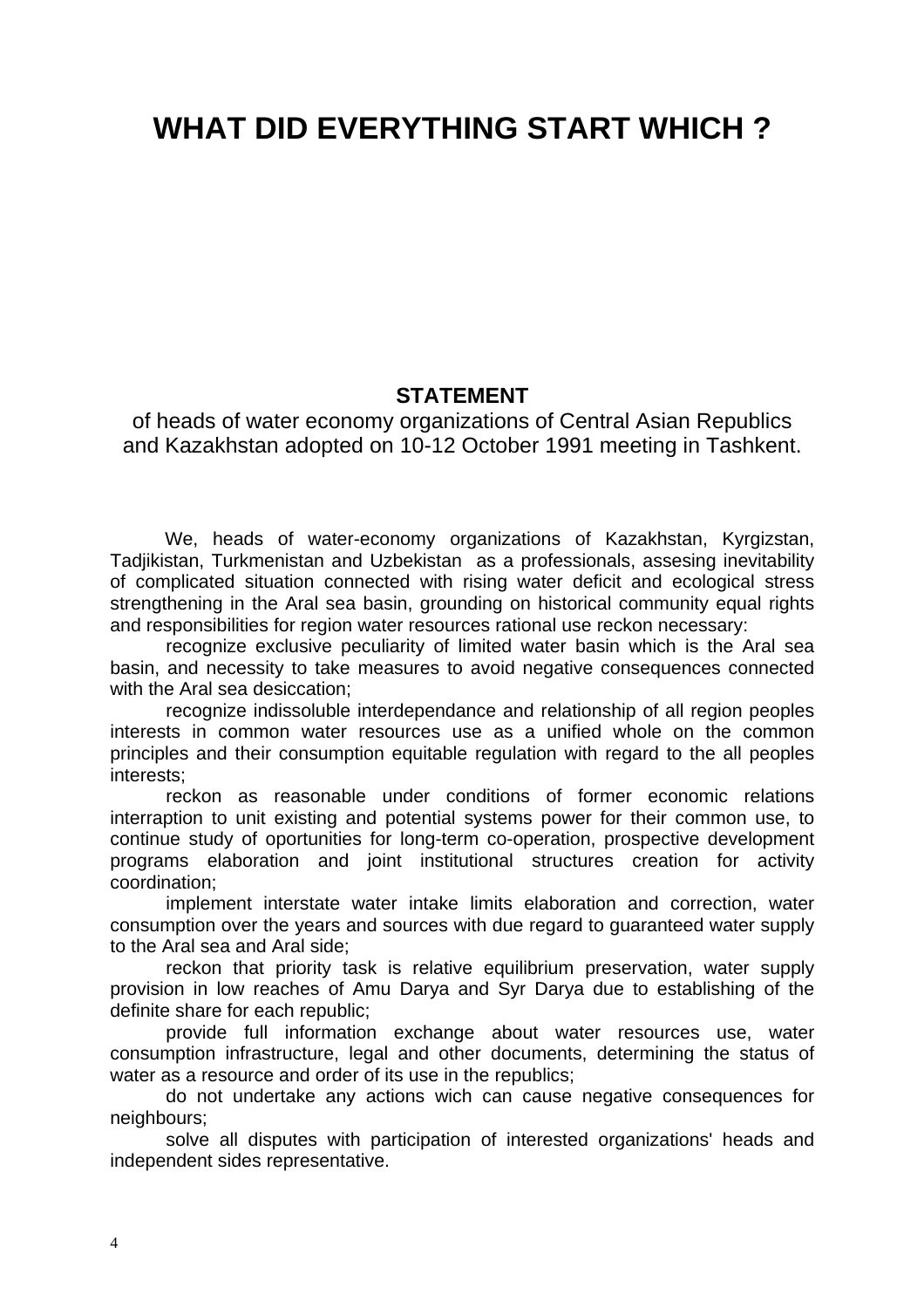Only unity and mutual coordination of our actions may lead to efficient solution of water-related problems in the region under conditions of raising ecological stress.

State Committee for Water Resources of Kazakhstan N.Kipshakbayev

Minister of Land Reclamation and Water Resources Management of Kyrghizstan V.Melnichenko

Minister of Land Reclamation and Water Resources Management of Tadjikistan A.Nurov

Minister of Land Reclamation and Water Resources Management of Turkmenistan A.Ilamanov

Minister of Land Reclamation and Water Resources Management of Uzbekistan R.Giniyatullin

## **AGREEMENT**

between the Republic of Kazakhstan, the Kyrghiz Republic, the Republic of Tadjikistan, Turkmenistan and the Republic of Uzbekistan on co-operation in interstate sources' water resources use and protection common management.

The Republic of Kazakhstan, the Kyrghiz Republic, the Republic of Tadjikistan, Turkmenistan and the Republic of Uzbekistan here-in-after called "the Parties",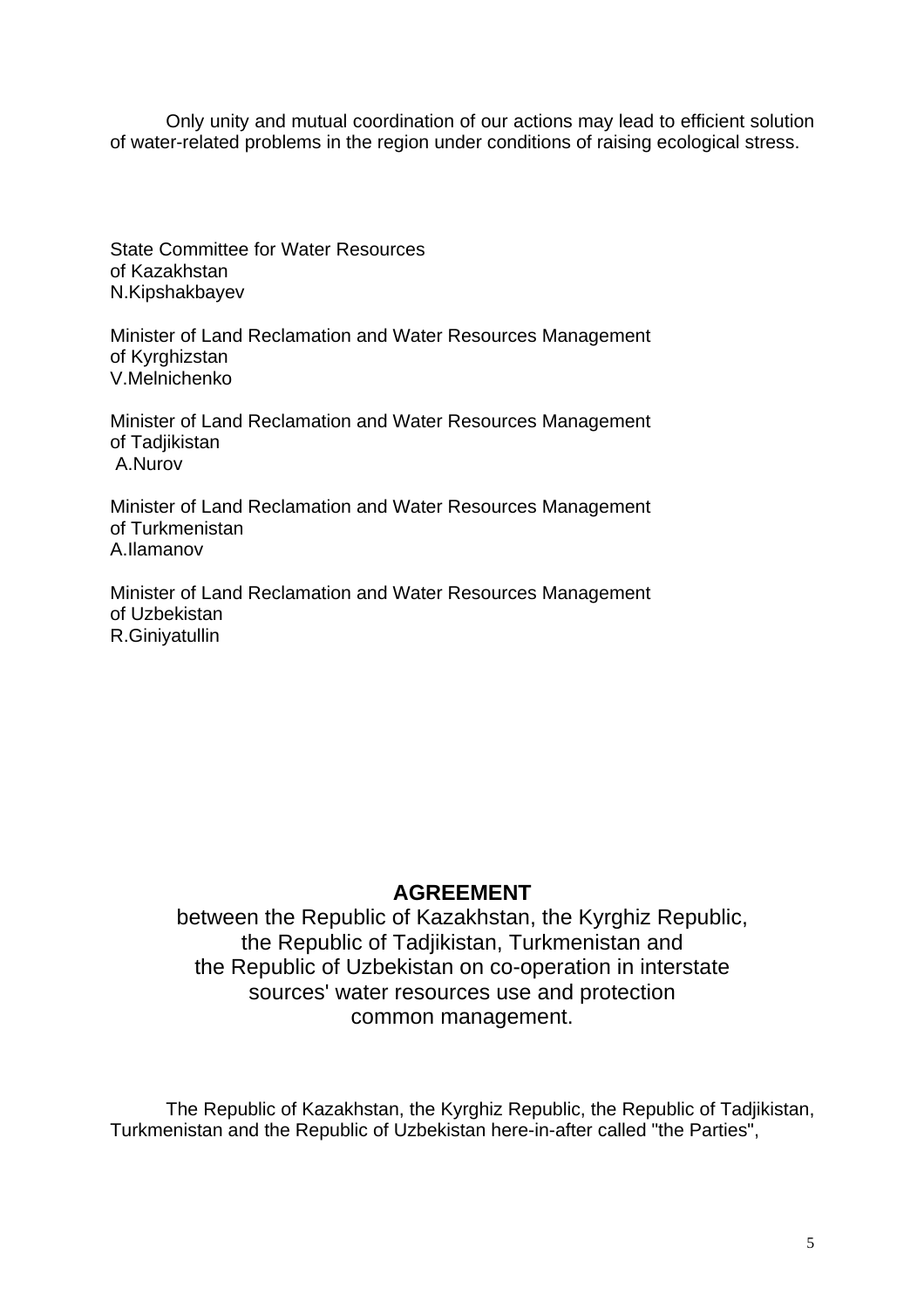leading by nesessity of approved and organized measures on interstate sources water resources common management and agreed policy carring out in interest of economy development and population living standards increase;

basing on historical community of peoples living on the republics' territory, their equal rights and responsibility for water resources rational use and protection;

recognizing indissoluble interdependence of all republics interests in common water resources use according to common principles and aquitable regulation of their consumption;

reckoning, that only unity and common coordination of actions will create good conditions for socio-economic problems solution, will allow to mittigate and stabilize ecological stress, which originated as a consequences of water resources deficit, and taking into account that in Tadjikistan there is disproportion in amount of irrigated lands per capita, recognizing possible irrigated agriculture water supply increase;

respecting existing structure and principles water allocation and basing on acting regulations for water resources allocation from interstate sources, agreed upon the following:

#### Article 1

Recognizing community and unity of the region`s water resources, Parties have equal rights for their use and responsibility for their rational use and protection.

#### Article 2

Parties are obliged to provide strict observance of agreed order and rules of water resources use and protection.

#### Article 3

Each Party participating in the agreement is obliged do not allow some action within its territory which can breake interests of other parties and to make damage to them or lead to change of agreed water discharges and water sources pollution.

#### Article 4

Parties obliged themselves to carry out joint works for solution of ecological problems, connected with the Aral sea dessication, and also to establish sanitary releases volume for every given year bearing in mind interstate sources' water supply.

In extremely dry years a special separate decision have to be made on water supply for the regions with severe water scarcity.

#### Article 5

Parties will facilitate wide information exchange on scientific-technical progress in water- economy, complex use and protection of water resources,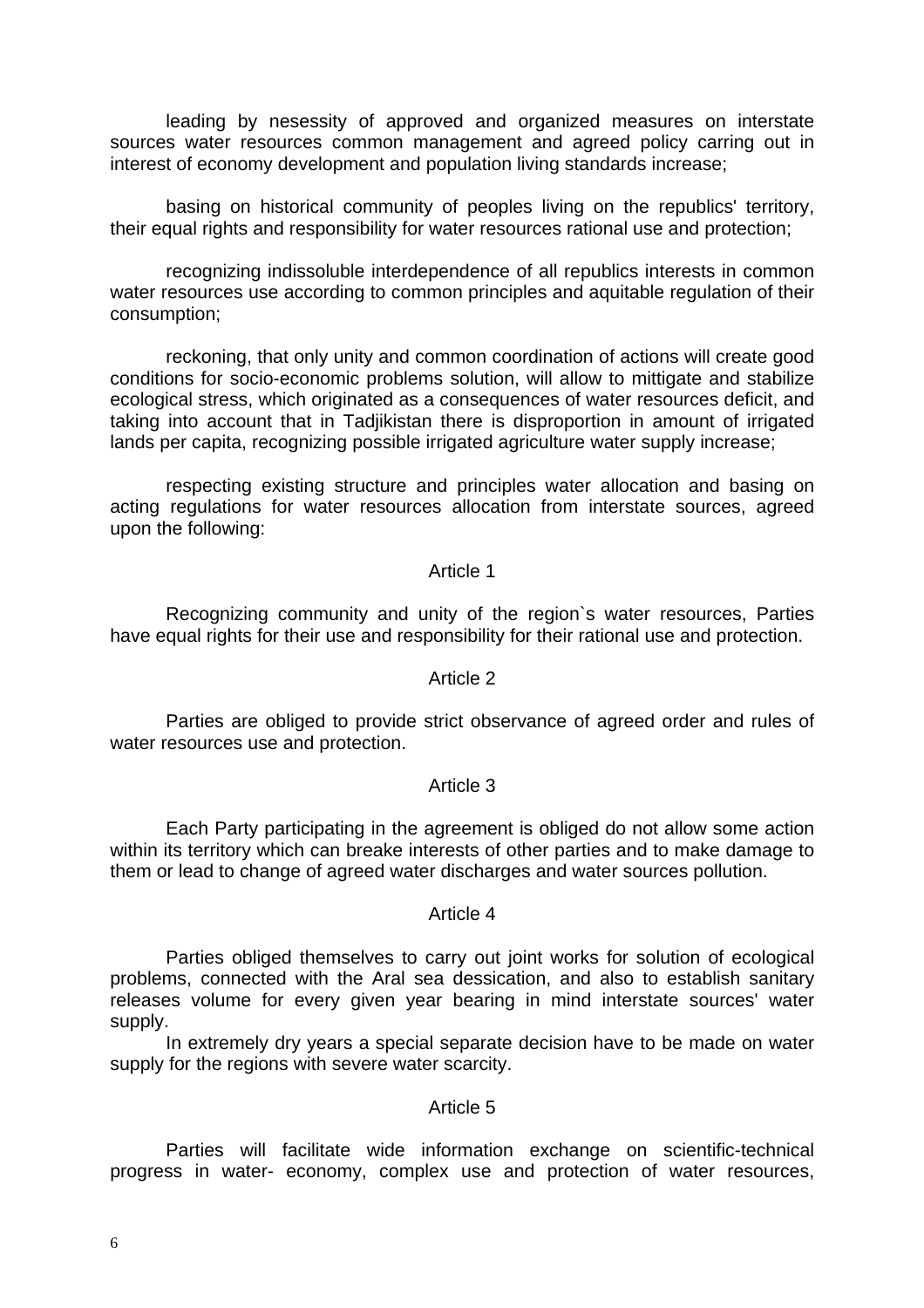common research carring out for scientific-technical provision and expertise of water related projects.

## Article 6

Parties make decision about common use of industrial potential of the republics' water economy.

#### Article 7

Parties have made decision to create under parity conditions Interstate Commission for Water Coordination on the problems of regulation, rational use and protection of water resources from interstate sources, involving in its constitution first leaders of water-related organizations and establishing quaterly meetings but if necessary - on the Party initiative.

Commission`s meetings are carried out under leadership of each state representatives in its capital.

## Article 8

Interstate Commission for Water Coordination is intitled:

to determine of water policy in the region, elaborate of its directions with due regard to all economic branches needs, complex and rational use of water resources, prospective program on the region water supply and measures for its realization;

to elaborate and affirmate water consumption limits annually for each republic of the region and the region as a whole, appropriate scheduling of water reservoirs operation, their correction according to updated forecasts depending on water supply and water-economic situation.

## Article 9

ICWC executive and interdepartmental control entities to charge BWO "SyrDarya" and BWO "AmuDarya", which must function under conditions that all structures on the rivers and water sources are property of the republics and are provisionally transmitted to BWOs without right of transmission and trade-off on 1.01.1992 state.

Basin Water Organizations are paid by water-economic entities of the republic under parity and share contribution conditions.

## Article 10

ICWC and its executive entity provide:

strict observance of releases regime and water consumption limits;

implementation of measures on water resources rational and economic use, sanitary releases along the rivers channels and through the irrigation systems (where it is supposed), guaranteed water supply volume to rivers deltas and the Aral sea according to achieved agreements.

## Article 11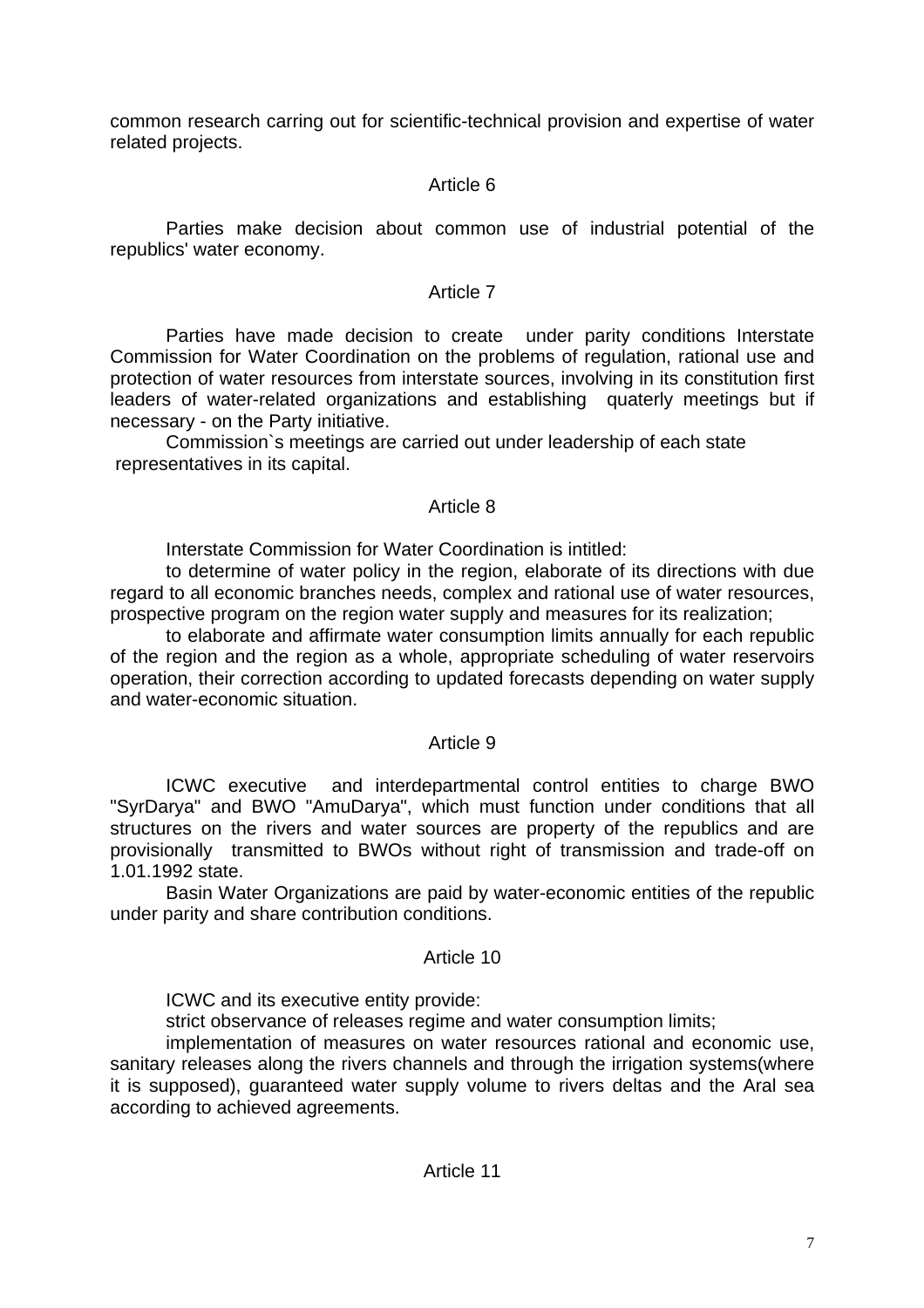All decisions by ICWC on the established water intake limits, water resources rational use and protection are obligatory for all water consumers and water users.

Article 12

Parties agreed to elaborate within 1992 a mechanism of economic and other responsibility for agreed water use regime and limits breakage.

#### Article 13

 All disputes have to be solved by the republican water-economic organizations heads and if necessary with participation of independent side's representative.

#### Article 14

 Agreement could be changed or added only by common consideration of all **Parties** 

#### Article 15

This Agreement shall become effective upon signing by all Parties.

Agreement is accepted in Almaty 18 February 1992.

For the Republic of Kazakhstan N.Kipshakbayev

For the Kyrghiz Republic M.Zulpuyev

For the Republic of Tadjikistan A.Nurov

For Turkmenistan A.Ilamanov

For the Republic of Uzbekistan R.Giniyatullin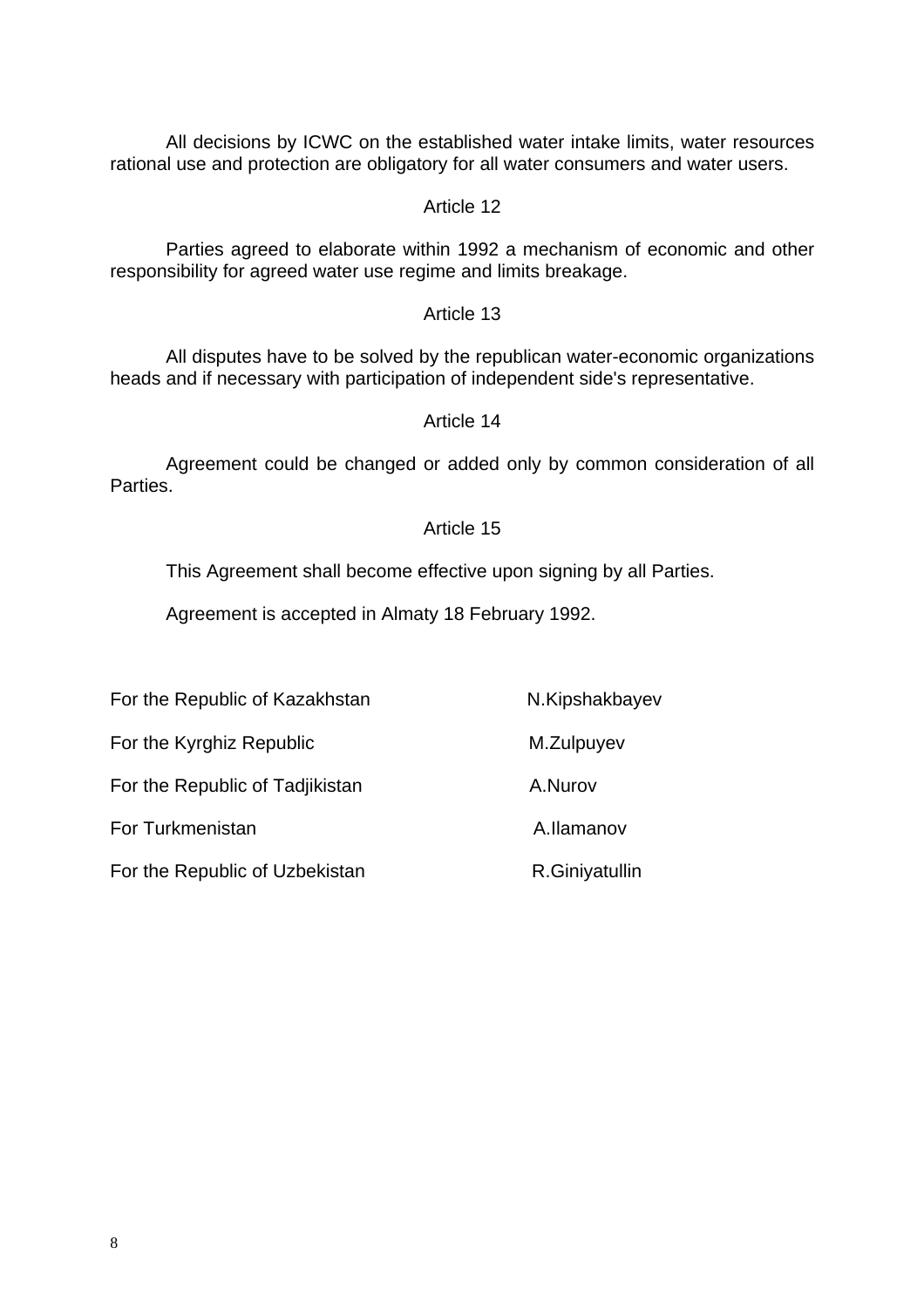# **ARAL SEA BASIN**

## THOUSANDS YEARS OF HISTORY ! HUNDREDS YEARS OF WATER DEVELOPMENT ! 5 YEARS OF COMMON MANAGEMENT !

 The Aral Sea basin is one of the oldest centers of civilization in the world history, which grew on the base of irrigated farming and water resources development. Nile, Indus, Mesopotamia, China alluvial plateous belong to the same period of mankind development (6-7 thousands years b.c.) as ancient Turkestan which by many sources is identified with Ariana.

 AmuDarya and SyrDarya always devided their waters between irrigated farming and the Aral Sea. These rivers namely and their tributaries: Vakhsh, Pyanj, Surkhandarya, Kafirnigan, Zarafshan, Naryn, Chirchik, Karadarya, etc. create huge water system included in the Aral Sea water-economy complex.

 Five new independent states are located within the basin: Kazakhstan, Kyrghizstan, Tadjikistan, Turkmenistan and Uzbekistan with total population 37,5 mln. and expected population 62-68 mln. by 2010. What is this water-economy complex ?

Renewable water resources - 130  $km^3$ /year; Basin area - 1550 th.  $km^2$ ; Irrigated area - 7,95 mln. ha; Electric energy generation - 126 bln. kWt/hour, including hydroenergetics - 34,5 bln. kWt/hour; Amount of water reservoirs with capacity more than 100 mln.  $m^3$  -80; Total water reservoirs capacity - 60  $km^3$ ; Total extent of irrigation network: inter-farm network - 47,75 th. km; on-farm network - 268,6 th. km; Total amount of vertical drains -865 ; Total extent of collector-drainage network - 191,9 th. km, including closed drains - 47,9 th. km.

 AND ALL THIS IS LEADED BY ICWC OF CENTRAL ASIA - A "CHILD" WHICH IS FIVE YEARS OLD !

 Water-economy complex comprises: unique water reservoirs with capacity 19  $km<sup>3</sup>$  like Toktogul; Charvak, Andijan and Nurek dams and hydropowers 100-350 m high; world largest Karakum canal which discharge is 600  $\mathrm{m}^3$ /sec and length is 1400

km;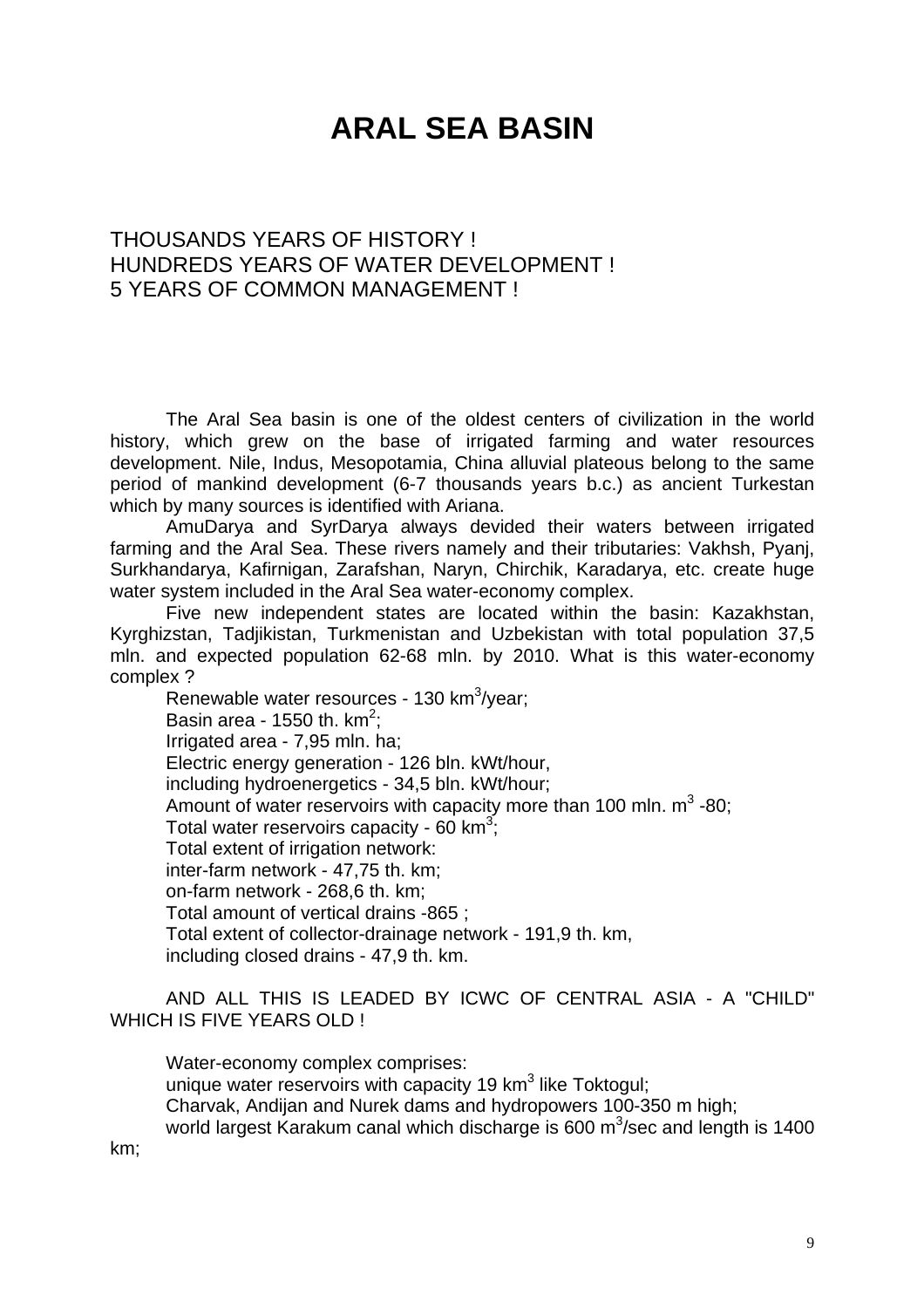unique machine canals cascades including Karshi cascade with discharge 350  $m^3$ /sec and lift height 180 m.

 After few dry years in 80 - es serious contradictions between the republics in water resources management in the basin occured. For these contradictions cancelation USSR Ministry of Water Management has established two basin water organizations BWO "SyrDarya" and BWO "AmuDarya". SPA SANIIRI was charged as a regional scientific center.

 Skilled specialists availability and direct connections with the 5 republics ministries allow in short time to improve water resources management, water allocation, account and limitation of water. After the USSR collapse to avoid contradictions and conflict the ministers of 5 republics through the meetings, disputes and discussions signed on 18 February 1992 "Agreement about common water resources management" and about united entity creation - Interstate Commission on Water Coordination (ICWC), which consist of 2 BWOs and SIC ICWC. Latter was singled out from SPA SANIIRI.

 Transboundary water resources of two main rivers SyrDarya and AmuDarya and the Aral Sea are main subject of direct management and joint development in the Aral Sea basin. ICWC as 5 governments' body, which is charged by governments to manage and develop water resources, to support natural and hydro-ecological processes sustainability, implements its functions through two BWOs and planning, development and information - through SIC ICWC, which unites 16 different organizations from riparian countries. Due to their afforts during 5 years water resources allocation is executed without conflicts, all channels and structures operability is kept, water supply to the Aral Sea and Aral side is provided. "Plan of concrete actions on improvement of situation in the Aral Sea basin" and "Main provision of the Aral side preservation conception" were elaborated by ICWC and approved by heads of states on 11-th January 1994. "The main provisions of water strategy of the region and 5 states" and draft interstate agreements on planning and use of interstate water resources were submitted by ICWC to the governments' consideration in 1996. Unified information system for water management creation has been started.

 ICWC understanding necessity of the "Program of concrete actions" realization and basin-wide measures financing proposed to create Interstate Council on the Aral Sea problems and its Executive Committee. At the same time the International Fund for the Aral Sea saving was established.

 ICWC activity was addressed to water resources management sustainability and prospective development issues, "Program of concrete actions on ecological and socio-economic situation in the Aral Sea basin improvement" fulfillment.

 During 5 last years strict limitation of water resources allowed to provide with water successfully Central Asian countries and inspite of 2 dry years ICWC avoided any conflicts. Having recognized the Aral Sea and Aral side separate water consumer water supply of 100  $km^3$  was provided to them due to common water consumption decrease  $7$  bln.  $m^3$ .

 Developing management and planning of water-related and nature-protective measures in the Aral Sea basin following works were fulfilled by ICWC:

- principle provisions for water classification and BWO management subject have been elaborated and agreed;
- set of regional measures on water resources productivity increase has been elaborated. It is shown that under high technical level of systems and water saving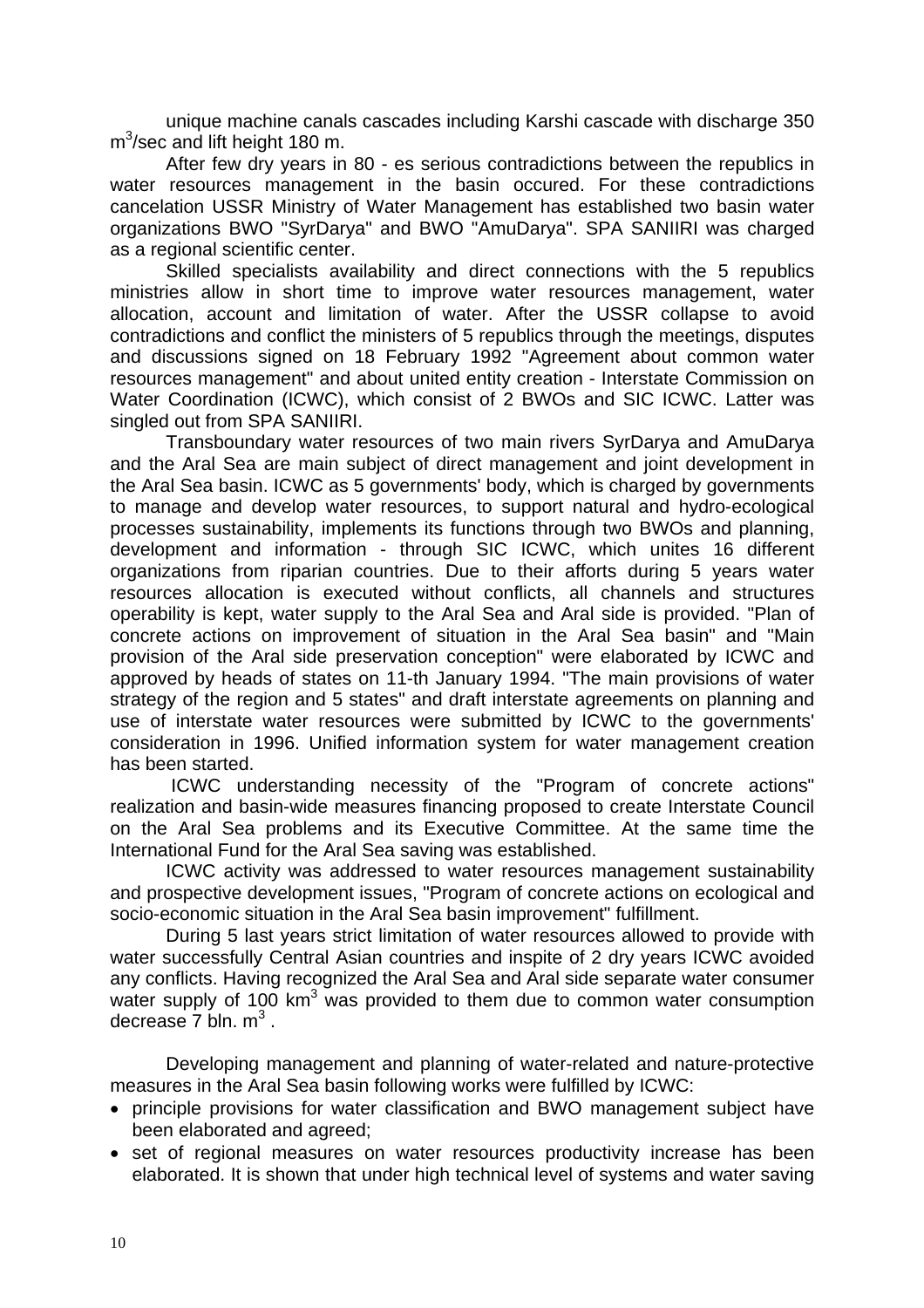water productivity can be 20-50 % higher than average indices over the region on total water consumption as well as on return consumption. Technical-economic indices of water resources use efficiency and management in different economy branches (irrigation and energetics) have been developed.

- on the base of ecosystem approach set of institutional, legal and engineering solutions for water sources quality improvement has been elaborated including:
- pollution limitation on river and their tributaries and penalty introduction for its exceeding;
	- collector water withdrawal management according to river water quality;
	- hydroecological monitoring system establishing;
- concordance in-system drainage water use with ecological equilibrium achievement;
- information system for water resources in the Aral Sea basin complex use and protection is being introducting. This system is devoted to all consumers reliable information provision which is obligatory condition of international water right.

"Main provisions of the region's water strategy" have been completed.

 Four agreements preparation for necessary legal, economic and institutional documents are under development in close co-operation with EU program.

 Pilot project in irrigated farming technical-economic ground and program are elaborated. This program includes 34 pilot farms in 5 states reflecting typical natural conditions of all irrigated lands in Central Asia.

 Pilot sites distribution is as follow: Kazakhstan - 4, Kyrghizstan - 6, Tadjikistan - 4, Turkmenistan - 6, Uzbekistan - 14, which are agreed with all ministries.

ICWC is going to perfect its activity in the following directions:

- prepare a set of juridical and legal documents (agreement, rules, norms) on water resources use, planning, water allocation, protection and development with regard to all water consumers interests (irrigation, energetics, etc.);
- complete the ICWC information system for land and water resources management;
- widen transboundary water sphere in the basin by means of ICWC including ground and return water, deltas quality and management problems;
- equip hydrostructures, water-intakes, gouging stations by modern equipment, to establish reliable communication and information transfer within ICWC system;
- establish set of measures on water-economy sustainable financing;
- to achieve ICWC transformation in "water government" which decisions would be obligatory for all countries' water consumers; at the same time ICWC members should be represent interests of their countries;
- provide stable water supply to the Aral side on expense of further nonproductive use decrease and synchronous water saving.

## **ICWC INTERNATIONAL CO-OPERATION**

There are more than 200 agreements and hundreds of associations of transboundary waters management. Some of them are existing on decades, but keep themselves independent in their water management activity.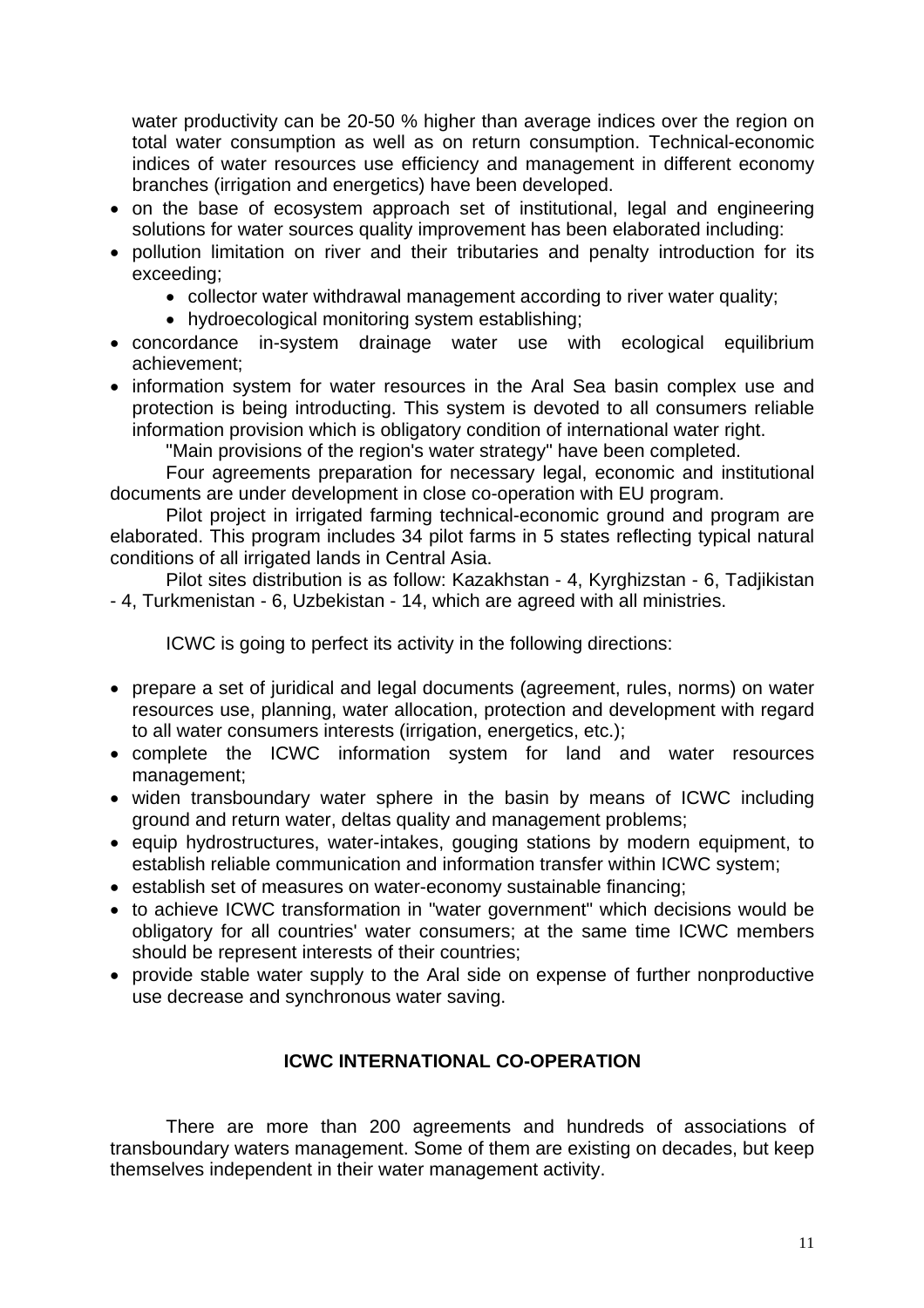ICWC 5 years ago decided on common transboundary waters development, management, protection and joint utilization and has successes in this activity.

 Aral Sea basin is now an object of strong attention of world community and a scene of international co-operation in the Aral crisis resolution, which touchs by its consequences 35 mln. people in the region.

 Big scale irrigation of dry lands according to promised water transfer from Siberian rivers under scarce water resources conditions led to the Aral Sea level and productivity decrease Hundreds of huge hydrostructures and 7,5 mln. ha irrigated lands caused climatic, sanitary and socio-economic situation worsening and 1,4 mln. ha lands desertification. There are other places in the world where necessity to feed growing population led to he similar consequences, for instance, Chad lake in Africa, Tular, Saltlake lakes and San-Francisco bay in California (USA). That is why the Aral Sea problem has become global problem and its resolution may serve as an example to resolve similar crisis all over the world. Due to this fact the interest to ICWC experience is rather big as well as wish to help in its activity.

 ICWC since very beginning established close co-operation with UNESCO, World Bank, UNDP, UNEP which allowed to elaborate jointly and submit on behalf of 5 states to the donors meeting in 1994 in Paris "Program of concrete actions on ecological and socio-economic situation improvement in the Aral sea basin".

At that time significant financial means were allocated for this program.

 Countries - ICWC founders take part actively in the ICID activity being participated in its XV Congress in Hague and XVI Congress in Cairo, in its European and Asian Conferences, in World Water Resources Congress. Together with UNESCO, NATO and ICID the workshops were carried out in Tashkent, Washington and Lyublyana. ICWC closely co-operate with Israel which is one of first countries in water saving.

 Old friendship connects Central Asian irrigation specialists with the Asian Economic Commission (ESCATO), which actively assists to ICWC to exchange experience with other countries of Southern and Eastern Asia.

 Due to EU assistance WARMAP Program is successfully undergoing which includes land and water resources management, unified information system, agreements' legal base, pilot projects system and methods of land productivity improvement assessment.

 Co-operation with Canadian International Development Agency (CIDA) is started. Co-operation with foreign countries and wide information exchange mutually enriches both sides.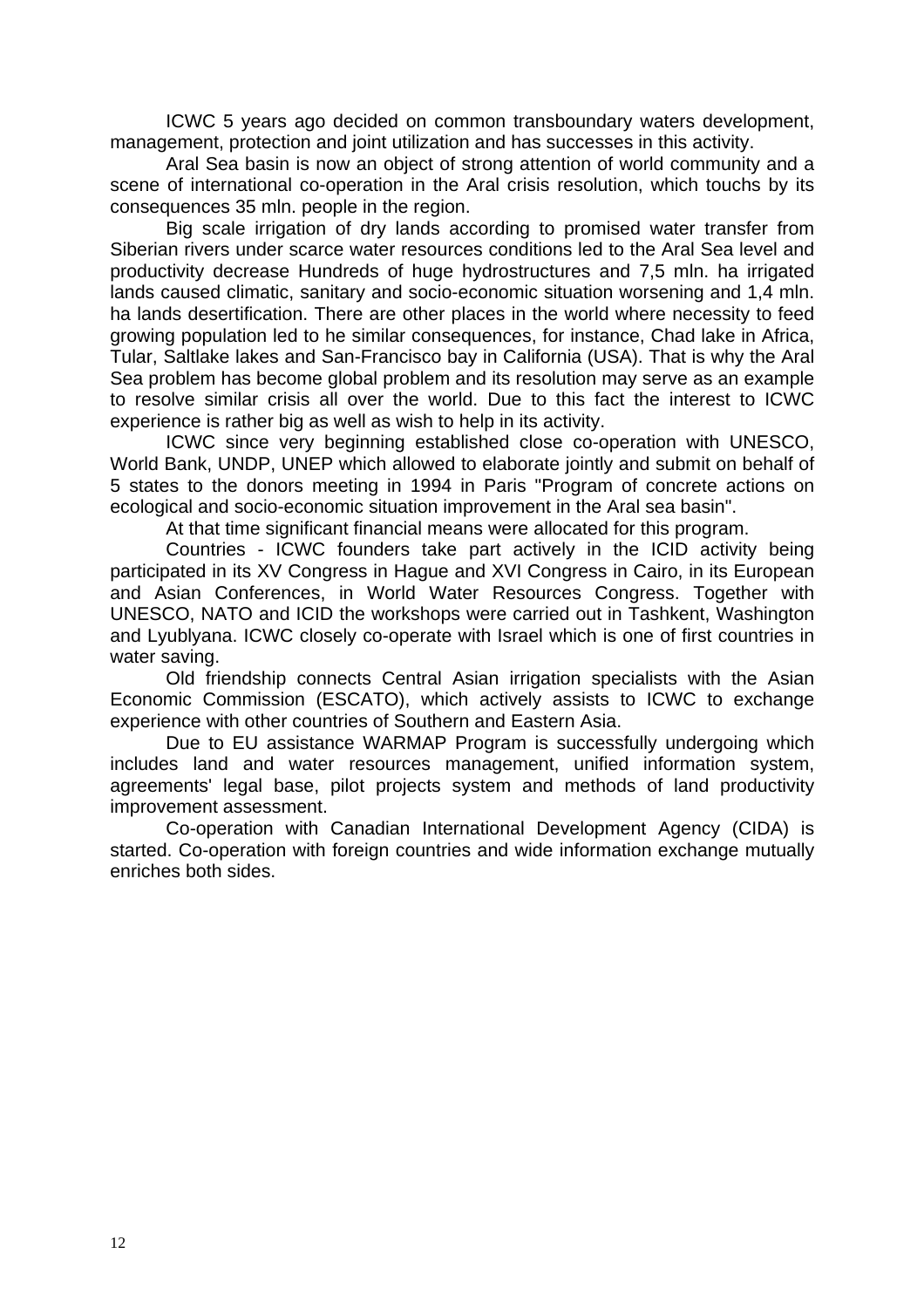## **ICWC STRUCTURE**

## ICWC FOUNDERS

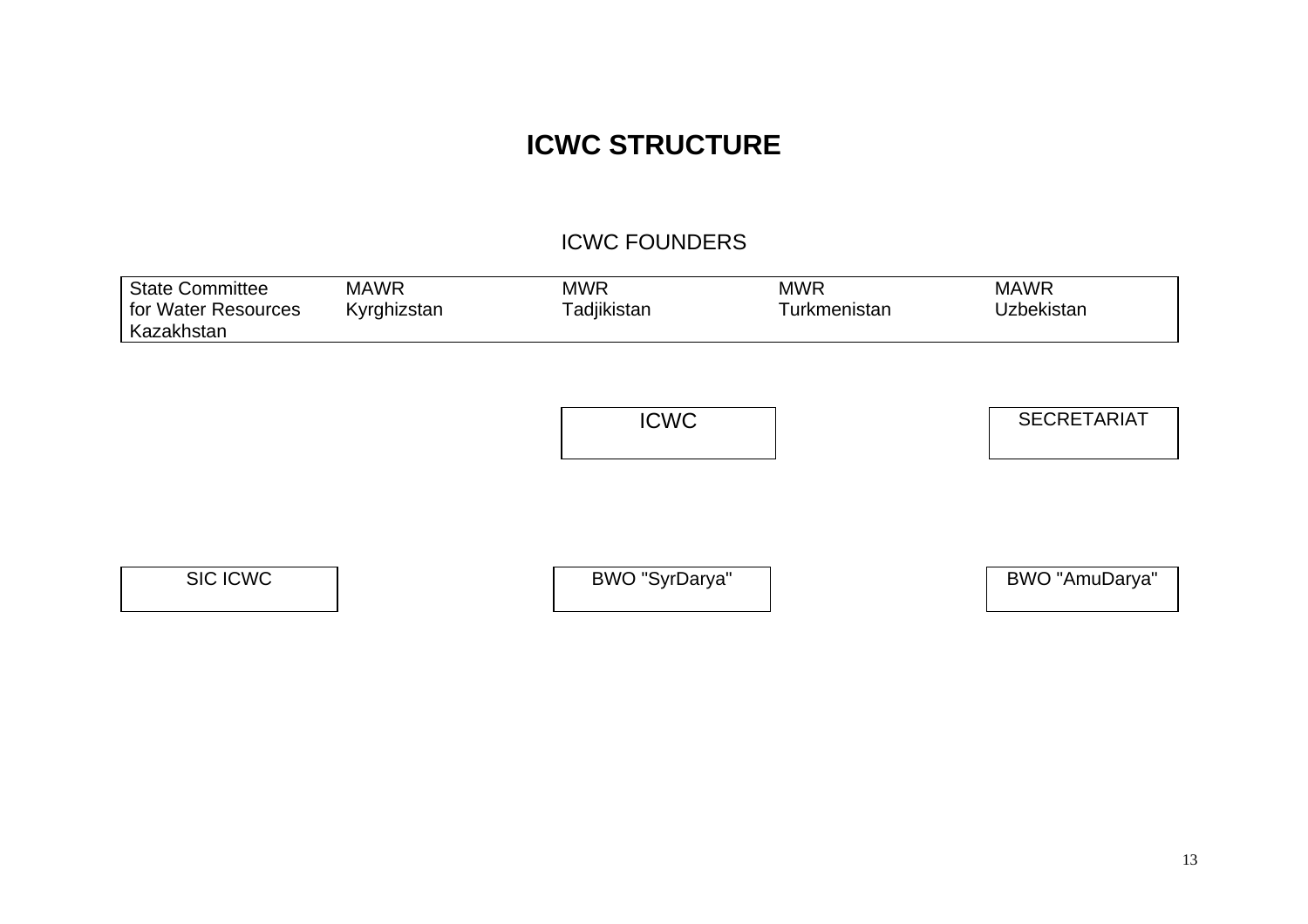## **ICWC MEMBERS**

#### 1992

Republic of Kazakhstan M.Kipshakbayev<br>Kyrghiz Republic M.Zulpuyev 02.1 Republic of Tadjikistan Manus A.Nurov Turkmenistan A.Ilamanov Republic of Uzbekistan R.Giniyatullin

Republic of Kazakhstan N.Kipshakbayev

Republic of Tadjikistan V.Shafoyev Turkmenistan A.Ilamanov Republic of Uzbekistan R.Giniyatullin

Republic of Kazakhstan N.Kipshakbayev Kyrghiz Republic M.Zulpuyev Republic of Tadjikistan V.Shfoyev Turkmenistan **A.Ilamanov** Republic of Uzbekistan R.Giniyatullin

Republic of Kazakhstan N.Kipshakbayev Kyrghiz Republic M.Zulpuyev Turkmenistan I.Eshmirzoyev Republic of Uzbekistan R.Giniyatullin

Republic of Kazakhstan T.Sarsenbekov Kyrghiz Republic M.Zulpuyev till 03.1996

Republic of Tadjikistan **I.Ashurov** 

M.Zulpuyev 02.1992-12.1992

#### 1993

Kyrghiz Republic A.Polotov 01.1993-12.1993 M.Zulpuyev 12.1993

1994

1995

Republic of Tadjikistan V.Melnichenko (provisional)

1996

J.Bekbolotov since 03.1996 Turkmenistan P.Odeyev 03.1996-10.1996 A.Dodonov since 10.1996 Republic of Uzbekistan R.Giniyatullin till 03.1996 A.Djalalov since 04.1996

1997

Republic of Kazakhstan T.Sarsenbekov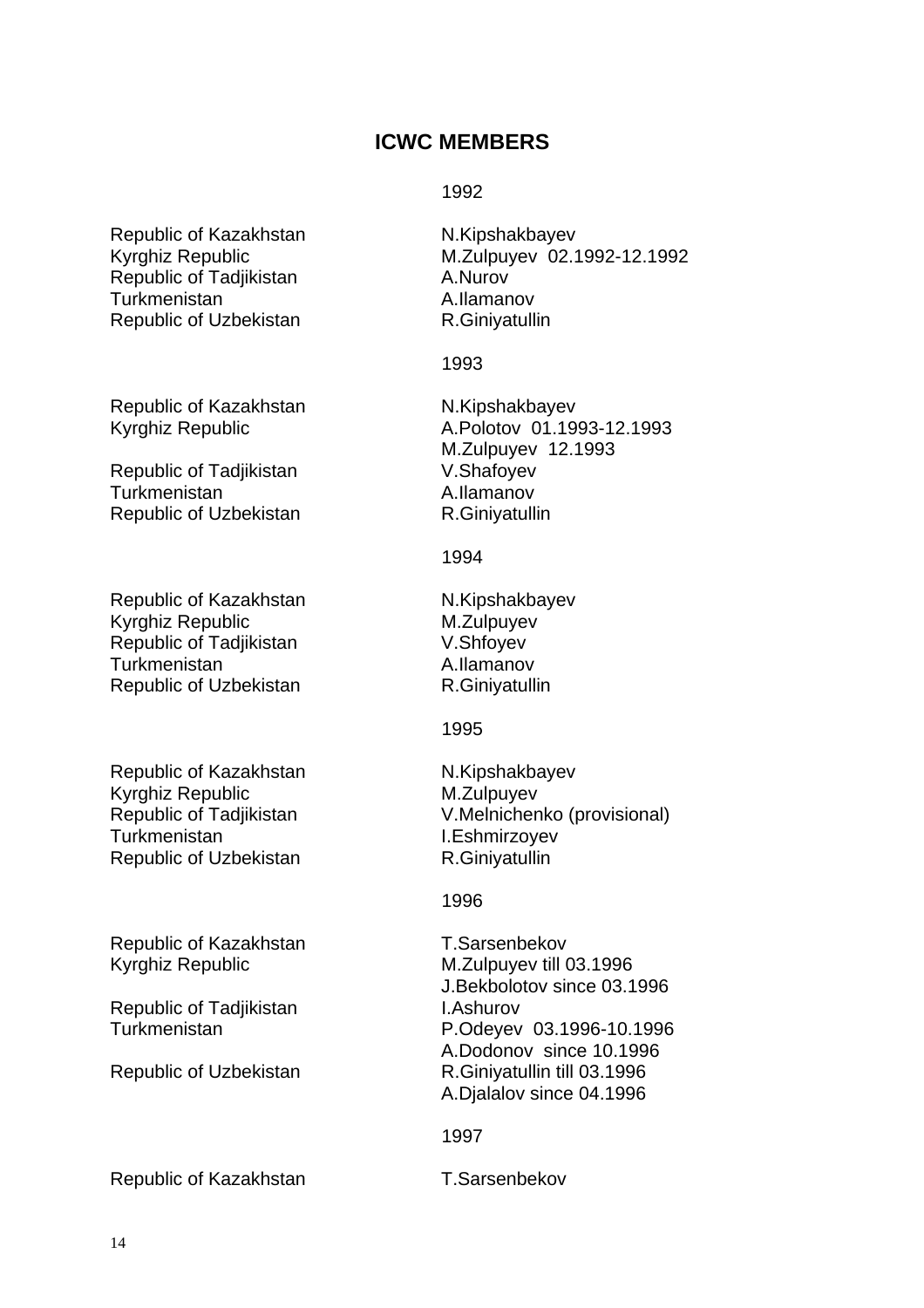Kyrghiz Republic **All and Accept Contract Contract Accept** J.Bekbolotov Republic of Tadjikistan **I.Ashurov** Turkmenistan A.Dodonov Republic of Uzbekistan T.Kamalov

## ICWC ENTITIES LEADERS

## **BWO "SyrDarya"**

M.Khamidov since 1987

## **BWO "AmuDarya"**

O.Londaryev since 1987

I.Kalandarov since 1994

## **SIC ICWC**

Prof. V.Dukhovny since 1992

## **ICWC Secretariat**

G.Nigmatov since 1993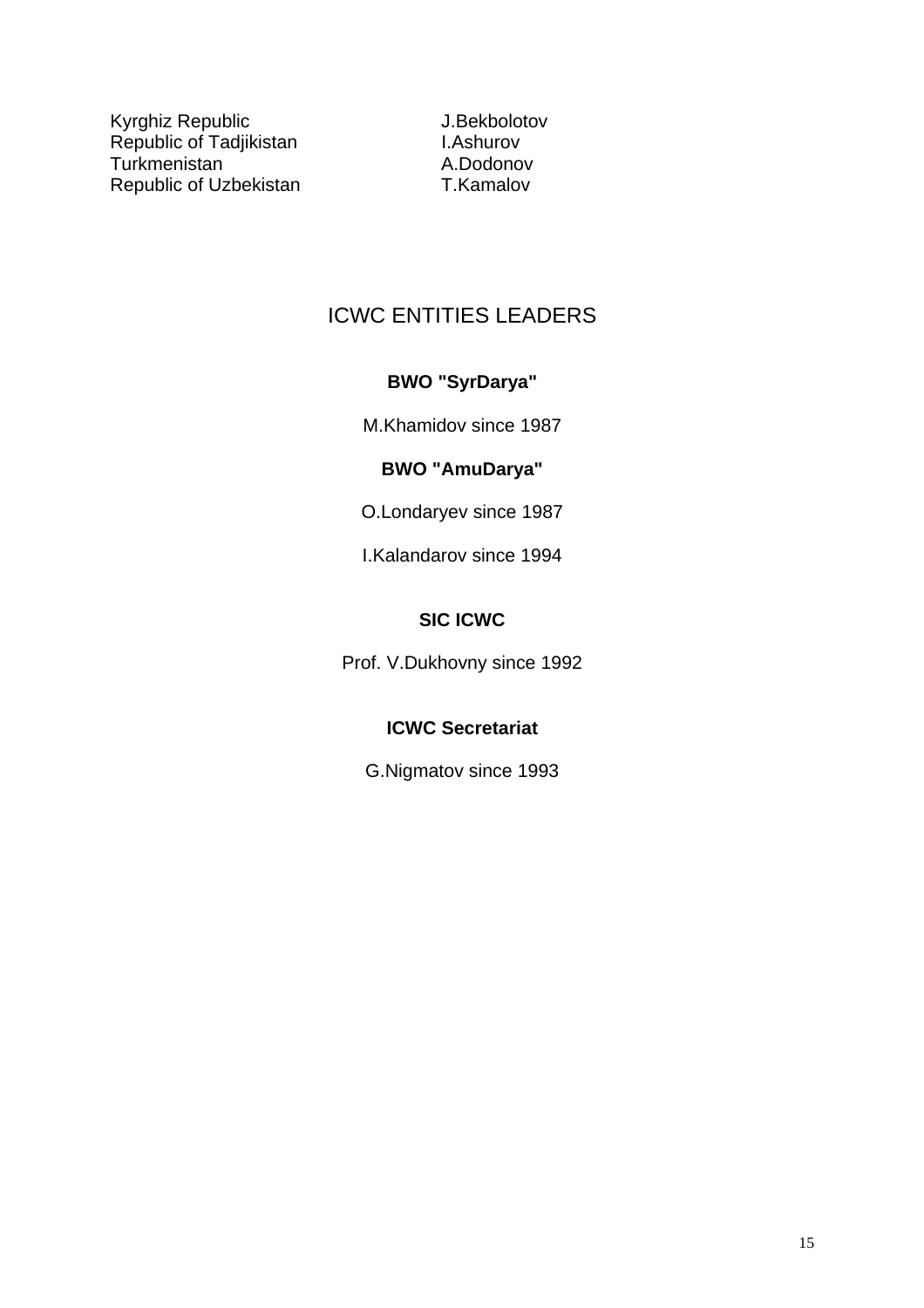## **ICWC MEETINGS**

| 1              | Ashgabat        | 6 April 1992                 | ICWC staff and structure questions<br>consideration. |
|----------------|-----------------|------------------------------|------------------------------------------------------|
| $\overline{c}$ | <b>Bishkek</b>  | 14 August 1992               | BWOs funds and property.                             |
| 3              | <b>Tashkent</b> | 5 December 1992              | ICWC scientific division creation.                   |
| $\overline{4}$ | KzylOrda        | 9 July 1993                  | ICWC proposal preparation for the                    |
|                |                 |                              | governments on work an supply co-                    |
|                |                 |                              | operation<br>between<br>water-related                |
|                |                 |                              | organizations.                                       |
| 5              | <b>Nukus</b>    | 10 <sup>°</sup><br>September | <b>ICWC</b><br>status<br>working<br>and<br>plan      |
|                |                 | 1993                         | consideration. Measures on ICWC                      |
|                |                 |                              | activity perfection.                                 |
| 6              | Tashauz         | 13 January 1994              | About ICWC decisions adopted in                      |
|                |                 |                              | 1993 realization.                                    |
| $\overline{7}$ | Hudjant         | 9 June 1994                  | About "Program of concrete actions"                  |
|                |                 |                              | realization.                                         |
| 8              | Shimkent        | 16 February 1995             | About BWOs activity.                                 |
| 9              | Shimkent        | 27 May 1995                  | Naryn-SyrDarya<br>water-<br>About                    |
|                |                 |                              | reservoirs<br>cascade's<br>operation                 |
|                |                 |                              | regime in summer 1995.                               |
| 10             | <b>Bukhara</b>  | 27 June 1995                 | Program 1.1, adopted<br>by heads of                  |
|                |                 |                              | states<br>11.01.1994<br>in<br>Nukus,                 |
|                |                 |                              | fulfillment.                                         |
| 11             | Chardjou        | 19 January 1996              | of the countries<br>About measures                   |
|                |                 |                              | "Program<br>ICWC-members<br>for<br>0f                |
|                |                 |                              | concrete actions" fulfillment in part 9,             |
|                |                 |                              | "Main<br>provisions<br>10<br>of<br>water             |
|                |                 |                              | strategy".                                           |
| 12             | <b>Bishkek</b>  | 9 August 1996                | About water intake limits, reservoir                 |
|                |                 |                              | cascade's operation, water supply to                 |
|                |                 |                              | the Aral side and Aral Sea in 1995-                  |
|                |                 |                              | 1996. SIC ICWC working plan-1995                     |
|                |                 |                              | plan-1996-1998<br>fulfillment<br>and                 |
|                |                 |                              | consideration.                                       |
| 13             | Djambyl         | 13 December 1996             | Water-intake<br>limits<br>consideration.             |
|                |                 |                              | About interrelations with international              |
|                |                 |                              | ICWC Secretariat<br>donors.<br>report.               |
|                |                 |                              | ICWC report at ICAS meeting.                         |

TOTAL AMOUNT OF ICWC MEETINGS - 13. TOTAL AMOUNT OF QUESTIONS CONSIDERED - 250.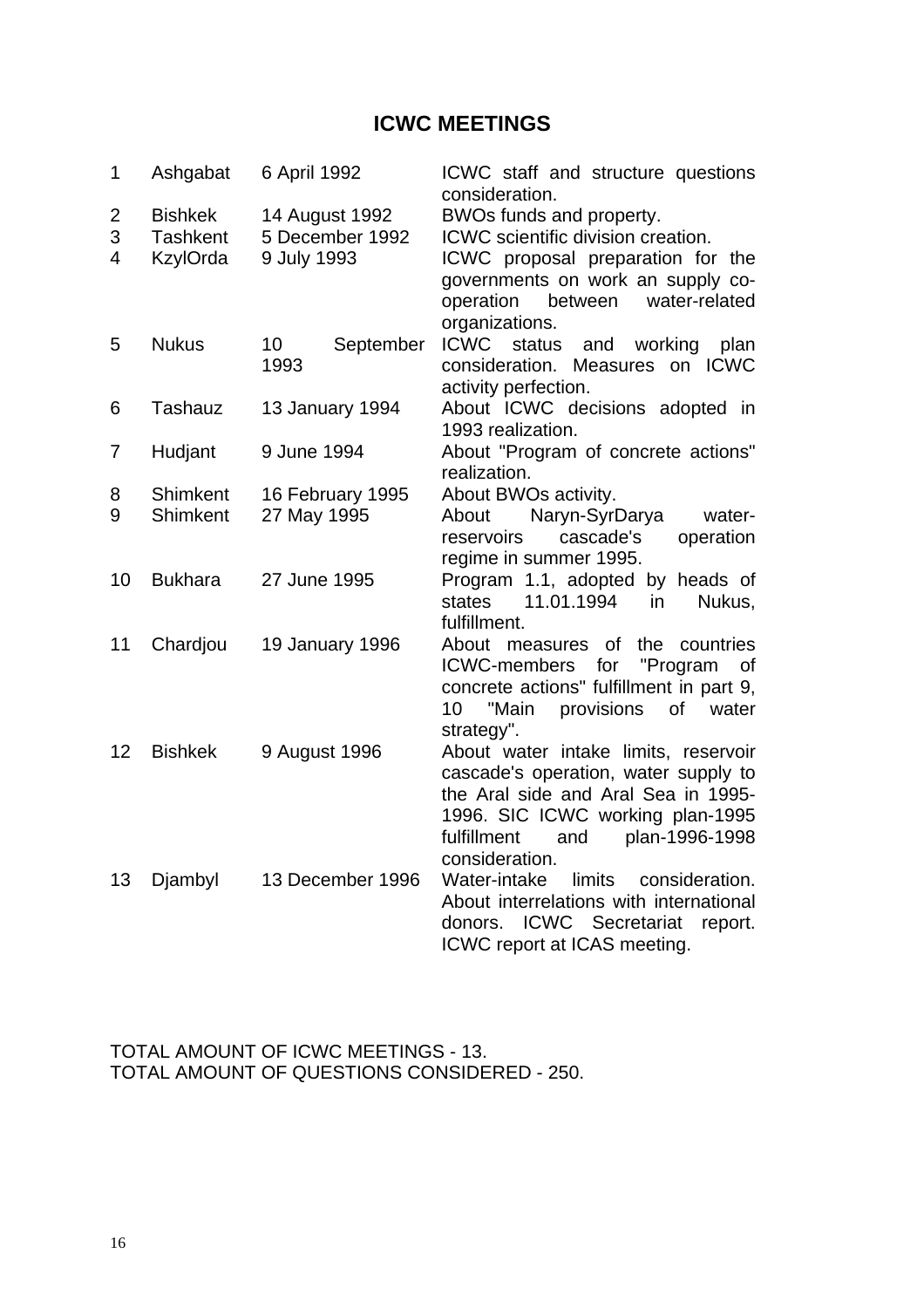## **ICWC STATUS**

## I. General

 1.1. Interstate Commission for Water Coordination in Central Asia (ICWC) is created by the Republic of Kazakhstan, the Kyrghiz Republic, the Republic of Tadjikistan, Turkmenistan and the Republic of Uzbekistan according to Agreement on co-operation in common management of international water resources use and protection adopted by heads of states 18-th February 1992 in Almaty.

 1.2. ICWC in its activity is led by agreements on common water resources use in the AmuDarya, SyrDarya, Chu, Talas rivers basins and by given status.

 1.3. Main goal of ICWC creation is approvement of the principles of common water resources management and measures on joint programs realization on the base of mutual respect of the Sides interests.

#### II. Main objectives

2.1. Determination of unified water policy, elaboration of its major directions with regard to population and industry branches, water resources rational use and protection, large reservoirs regulation, river flow provision.

 2.2. Elaboration and approval of annual water consumption limits for each state on major water sources, large reservoirs operational regime, water allocation management under actual year humidity and water-economy situation.

 2.3. Elaboration and realization of ecological programs related to the Aral Sea desiccation and water sources exhausting, establishing annual water supply to the Aral Sea and deltas, sanitary releases along rivers and canals.

 2.4. Elaboration of recommendations to governments on united pricing policy and possible losses compensation related to common water resources use and on water use legal background.

 2.5. Coordination of large scale works and joint use of actual potential of water-economy.

 2.6. Creation of unified information system on water resources use, irrigated lands monitoring, common hydro-meteorological provision.

 2.7. Coordination of joint research in regional water problems scientifictechnical provision. ICWC attracts if necessary international organizations.

 2.8. Promotion of cooperative relations development on water saving technology, new methods of irrigation and its technique, water account and measurements introduction.

 2.9. Elaboration common programs on emergency situation and natural disasters prevention.

III. Structure and activity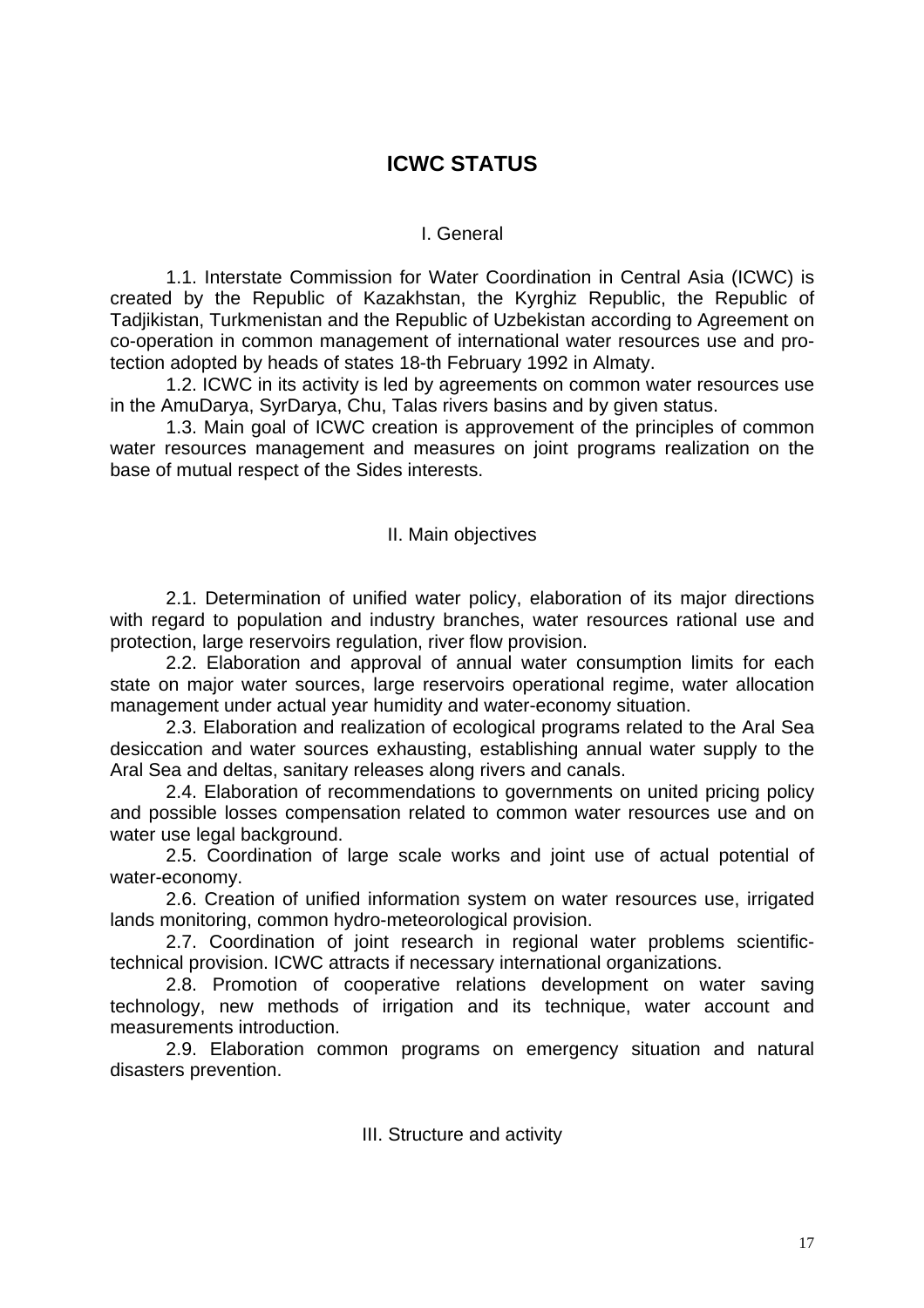3.1. ICWC consists of water-economic organizations' leaders.

 3.2. ICWC meetings are held quarterly and if necessary on the one side initiative under chairmanship of the appropriate representatives in the appropriate capital.

3.3. Each ICWC-member has "veto" right on decision considered.

 3.4. ICWC creates executive bodies and provide their financing on the parity principle with share participation of each country and creates special interstate investment funds for work joint financing.

 3.5. ICWC provides necessity of its decisions implementation for all water consumers and water users of all countries-founders.

 3.6. BWOs annually elaborate releases to the Aral Sea. Thrown volume of water can not be used for other purposes. Water conveyance to the Aral Sea and the deltas is executed under permanent ICWC control and is a subject considered at each ICWC meeting.

#### IV. Executuve bodies

 4.1. ICWC executive and control bodies are BWOs "AmuDarya" and "SyrDarya".

 4.2. BWOs provide established limits in the rivers basins. They operate waterintakes, hydrostructures, reservoirs of common use, canals and other objects under strict observance to ecologic requirements.

 4.3. ICWC charged BWOs to elaborate the programs of scientific-research and design works on water resources use and protection in the Aral Sea basin and provides their fulfillment.

 4.4. BWOs have juridical rights, stamps, bank accounts and act according to their status.

## V. ICWC rights and obligations

 5.1. ICWC approves water-intake limits from interstate water sources (with division on growing and non-growing periods) with regard to foreseen water situation and established releases volume to the Aral Sea and deltas. It also consideres and makes decisions on water-intake limits correction according to water situation.

 5.2. ICWC permits to BWOs to make water-intake operative correction within the established limits.

 5.3. ICWC consideres and approves BWOs` activity program, annual capital investments, input expenditures, etc.

 5.4. ICWC decisions are obligatory for all water users independently of their property form, state or departmental appliance.

VI. Order of status change or activity cessation

6.1. Actual status can be changed by ICWC decision.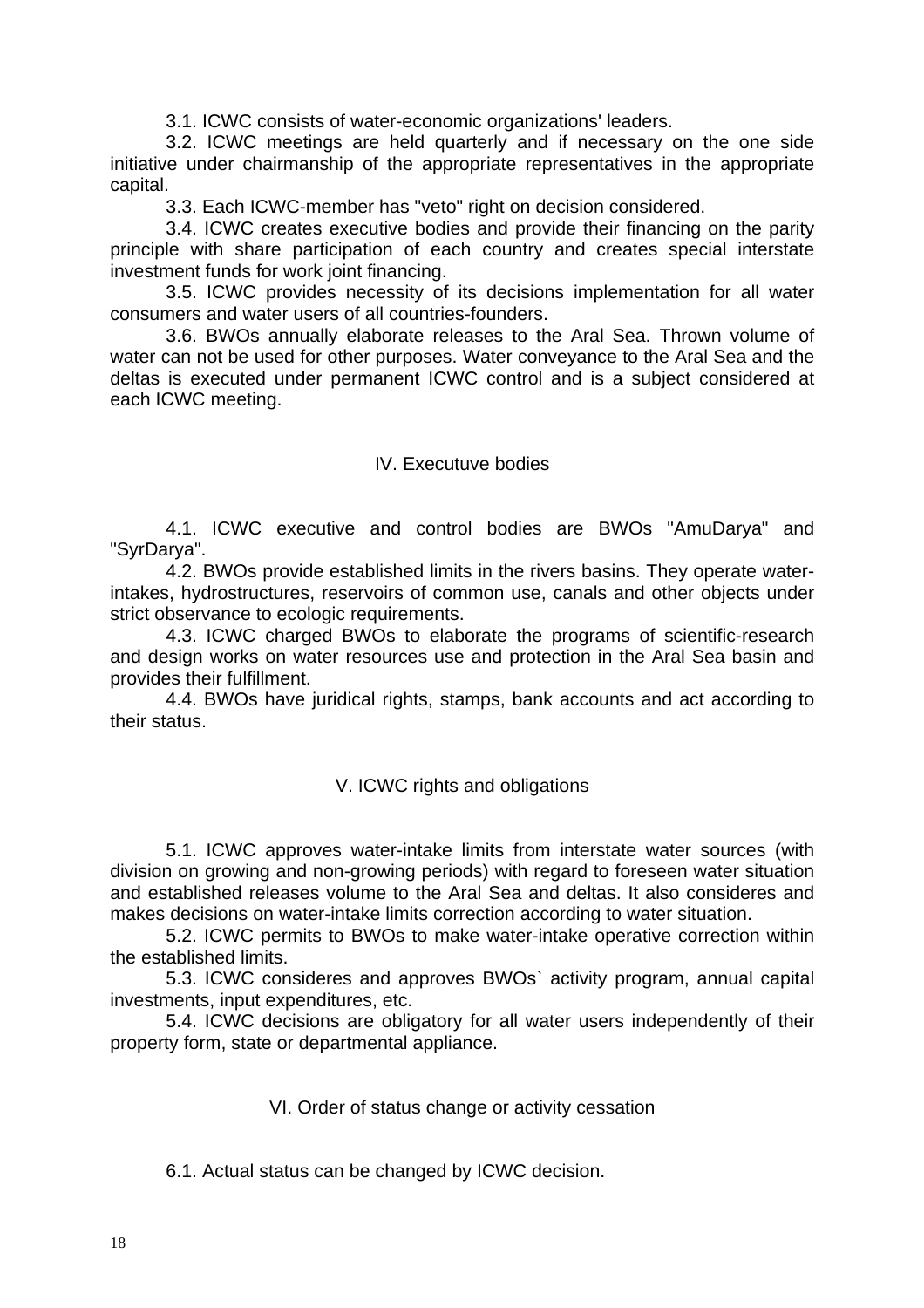6.2. ICWC discontinues its activity according to agreed decision of all statesparticipants.

 6.3. Property and jointly created funds and also all objects transmitted to BWOs under provisional administration, in case of ICWC liquidation are devided between states-participants according to established order of their creation.

 ICWC status is signed on 5-th December 1992 in Tashkent in Russian in 7 copies, having the same juridical power.

For the Republic of Kazakhstan N.Kipshakbayev For the Kyrghiz Republic M.Zulpuyev For the Republic of Tadjikistan T.Khakimov For Turkmenistan A.Ilamanov For the Republic of Uzbekistan R.Giniyatullin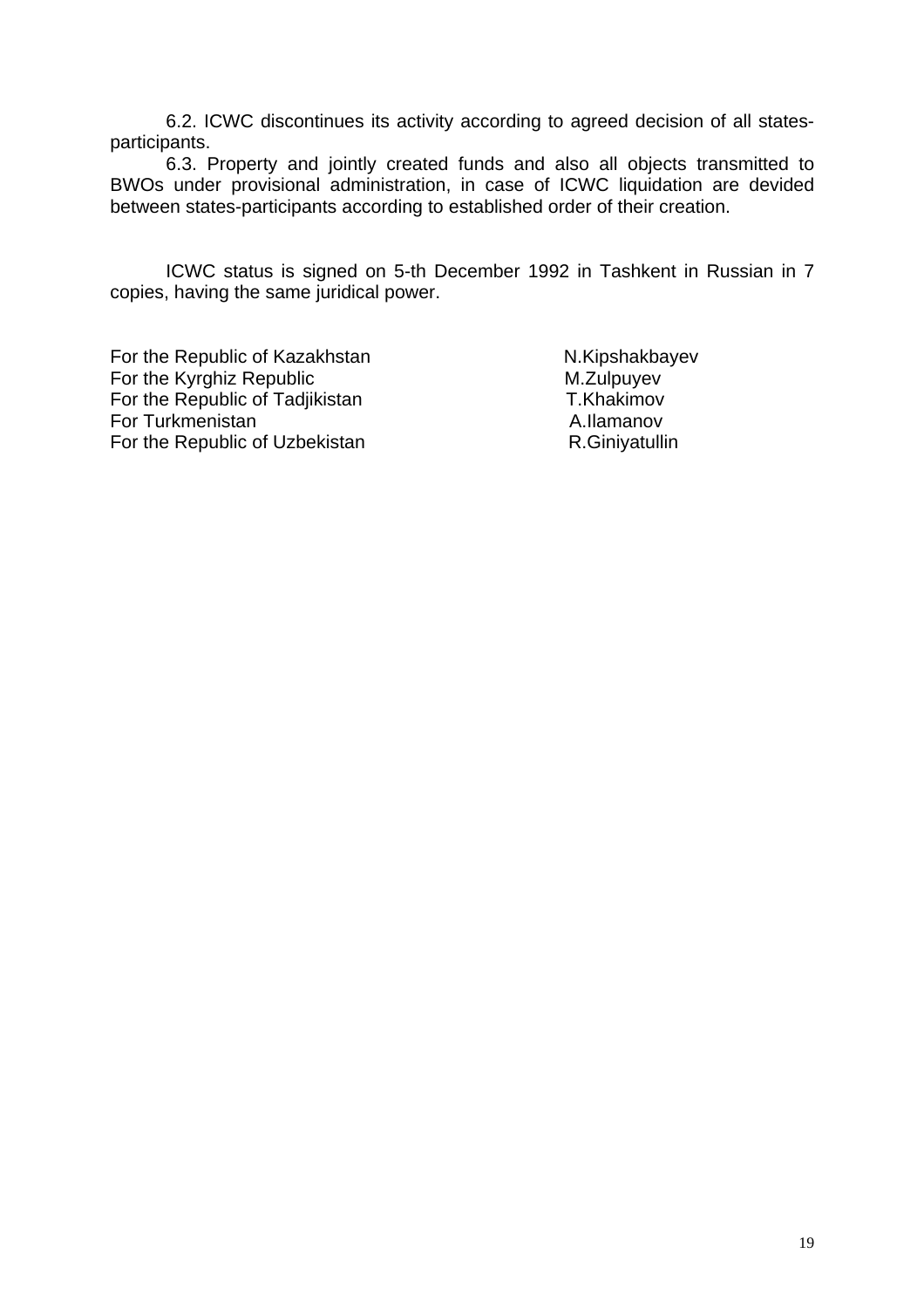## **STATUS OF ICWC SECRETARIAT**

 1. Permanently acting body (secretariat) of ICWC is established on 10-th October 1993 by ICWC decision. ICWC Secretariat is a permanent acting body and acts according to Agreement between the Republic of Kazakhstan, the Kyrghiz Republic, the Republic of Tadjikistan, Turkmenistan and the Republic of Uzbekistan in the sphere of common water resources of interstate sources use and protection management and ICWC Status.

Secretariat location - Khodjent.

2. Secretariat is charged:

ICWC commissions' fulfillment organization;

 together with BWO "AmuDarya" and BWO "SyrDarya" preparation of programs, measures and draft decisions on the ICWC meetings;

 preparation of cost-estimates of operation costs and capital construction for BWO "AmuDarya" and BWO "SyrDarya" financing on the expense of the states - ICWC members;

operation works and capital construction schedule calculation and account;

 control for financial means coming from states - ICWC members dedicated to BWO "AmuDarya" and BWO "SyrDarya" for operation and construction;

international relations coordination.

3. Secretariat has a right:

apply directly to ICWC members;

control BWO "AmuDarya" and BWO "SyrDarya" protocol decisions fulfillment.

 4. Secretariat staff - 5 persons: Secretariat head - 1, Secretariat members - 3, head's helper - 1.

 Secretariat staff monthly is equal to those of provincial water department staff, where Secretariat is located.

 Secretariat head is salary equal to those of Oblremvod head, member's salary - to those of leading specialist, helper's salary - to those of Oblremvod head helper's one.

 Oblvodkhoz has to provide Secretariat with appropriate apartment logistics and financing.

Secretariat is provided with official ICWC form.

 5. Secretariat financing is provided by state ICWC-member, on which territory Secretariat is located as a part of share participation in BWOs financial support.

 Secretariat submits annually on the ICWC meetings a financial account on last year and cost estimates on next year for affirmation.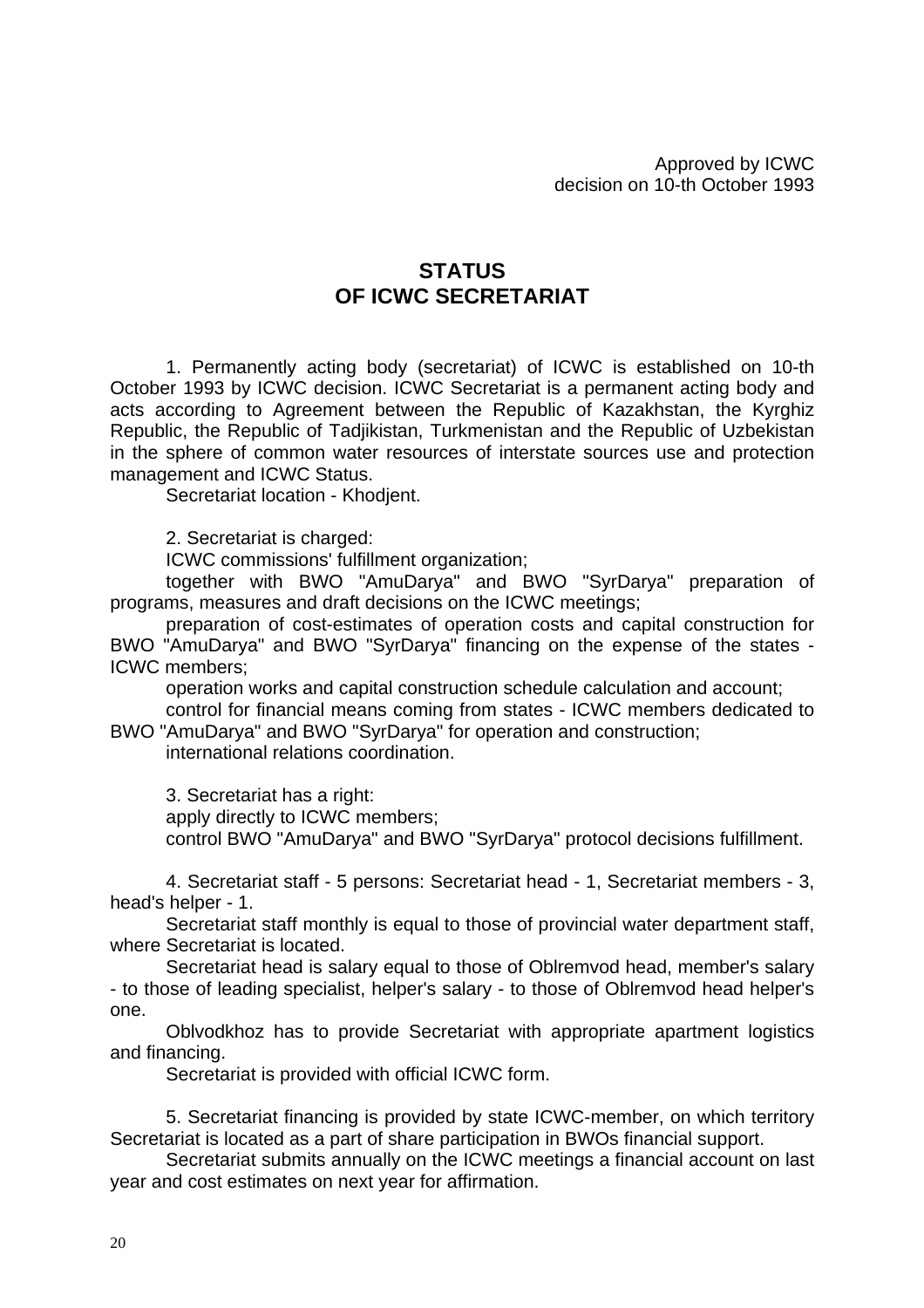6. Secretariat head and its members' candidatures are submitted by ICWCmember, on which territory Secretariat is located and approved by ICWC meeting.

 7. Secretariat submit reports about its activity to ICWC. All Secretariat documentation is being made in Russian.

8. This Status has power after its signing.

 9. Status change and Secretariat activity cessation is possible only after ICWC-members protocol decision.

 10. Secretariat liquidation or modernization are executed according to country of residence legislation.

 11. This status is approved by ICWC meeting Decision on 10-th October 1993 in Nukus in 5 copies in Russian.

For the Republic of Kazakhstan N.Kipshakbayev For the Kyrghiz Republic **A.Polotov** For the Republic of Tadjikistan V.Shatoyev For Turkmenistan A.Ilamanov For the Republic of Uzbekistan R.Giniyatullin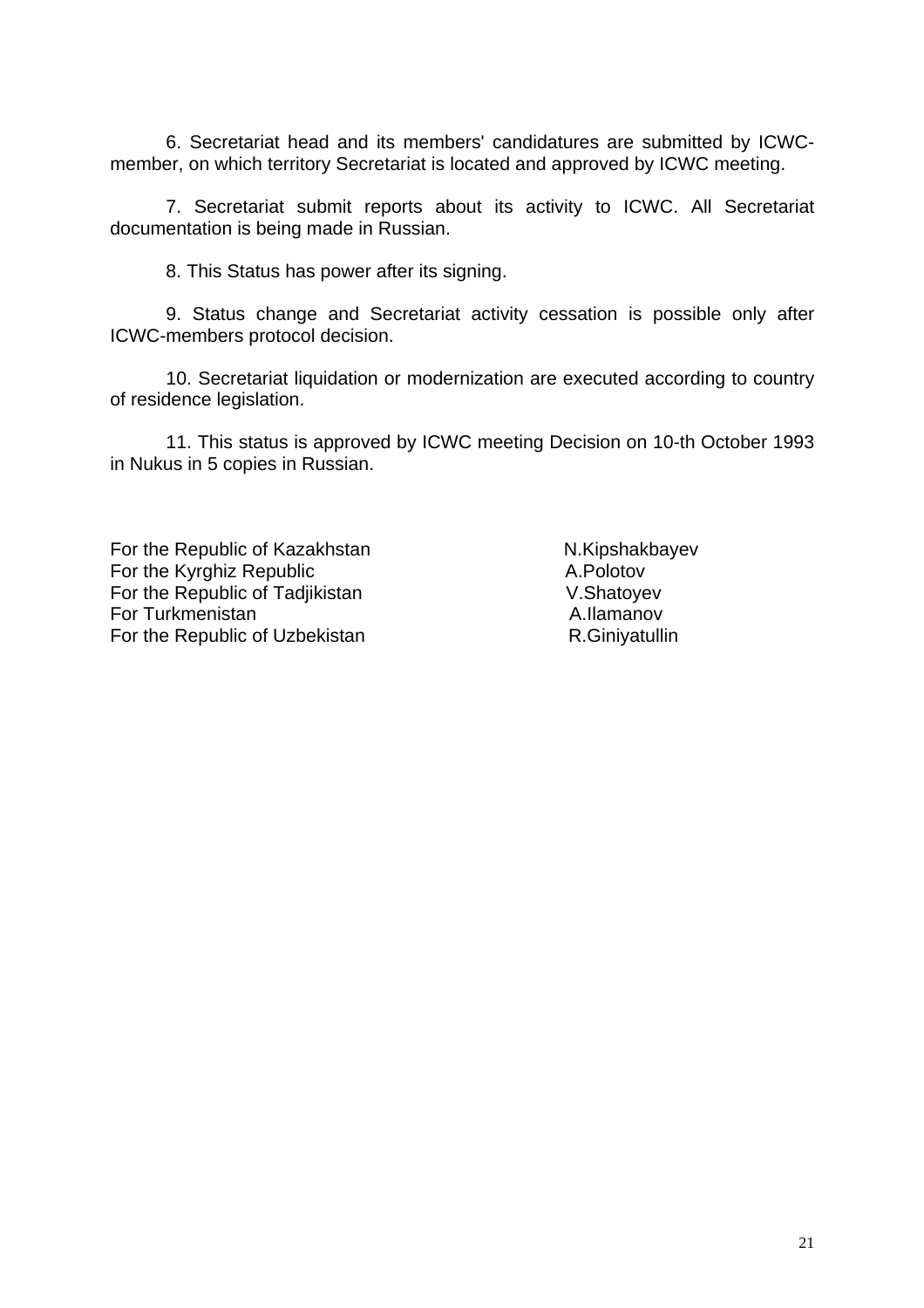Approved by ICWC decision (protocol N 1 of 6-th April 1992) **Ashgabat** 

## **STATUS OF THE BASIN WATER ASSOCIATION "AMUDARYA"**

## I. General

 1.1. Basin water association "AmuDarya" here-in-after called BWO "AmuDarya" is an executive and interdepartmental control body of ICWC of Central Asia republics, Kazakhstan and Turkmenistan and acts on the base of an intergovernmental agreement.

1.2. BWO "AmuDarya" is financed by interested ICWC-members.

 1.3. BWO "AmuDarya" provides water resources within ICWC established limits in the AmuDarya river basin. It operates water-intakes, hydropowers, reservoirs of common use, interstate canals under strict observance to nature protection requirements and implementing measures on ecological situation improvement.

 1.4. BWO "AmuDarya" is led in its activity by actual legislation of the states - ICWC-members, agreements, protocols, ICWC decisions and by given status.

 1.5. BWO "AmuDarya" has own balance, juridical rights, stamps and bank accounts. BWO location: 740000, Urgench, Khorezm province, Uzbekistan.

1.6. BWO "AmuDarya" executes its functions within the AmuDarya river basin.

## II. BWO "AmuDarya" main objectives

 2.1. Guaranteed water supply timely provision to water consumers according to ICWC established water-intake limits from interstate sources and water releases to the Aral Sea and AmuDarya delta and also operative control of established limits, interstate reservoirs operation regime, water quality control.

 2.2. Planning of water-intake by head water structures, common use reservoirs regime, preparation and concordance by ICWC of water resources limits for all water consumers in the basin.

 2.3. Creation of automated system of the AmuDarya river water resources management, water account and measurements on the head water structures, their equipment by automatical and telemechanical means.

 2.4. Executing jointly with Hydromet services water control measurements on border sites for balance account of the river flow.

 2.5. Reconstruction and operation of hydropowers, head water structures, interstate canals, automated system of the AmuDarya water resources management, repair and maintenance of all objects under provisional administration of BWO.

 2.6. Executing customer's functions on scientific-research works, design and construction of new objects and reconstruction of old ones.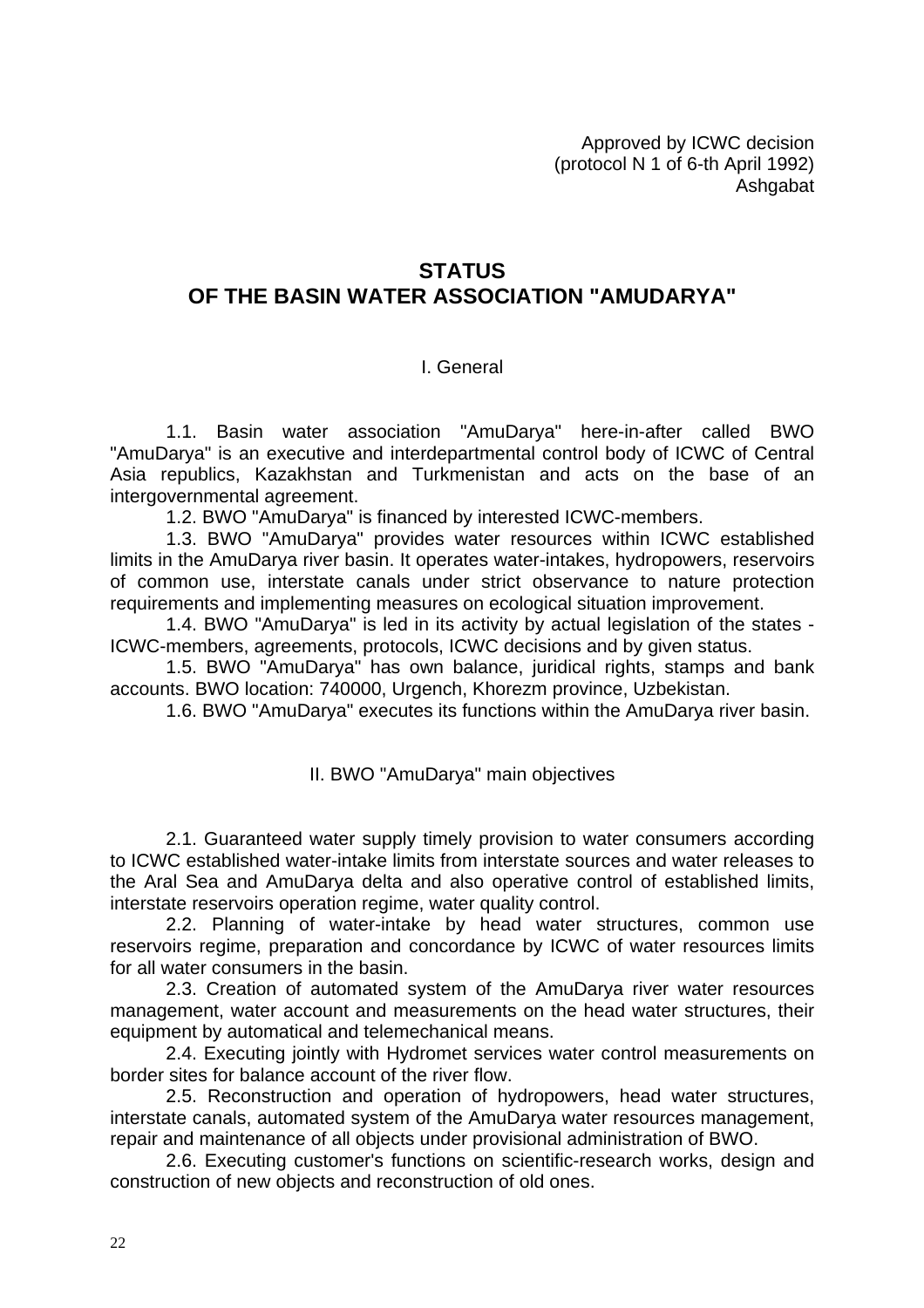2.7. Elaboration and execution together with water-related organizations of the states special measures on flood prevention, settlements and irrigated lands protection against flood and other emergency situations.

III. BWO "AmuDarya" rights and obligations

BWO "AmuDarya" according to charged functions executes:

 3.1. AmuDarya basin water resources operative management, water-intake limits observance control and submits annually to the Minvodkhozs of the states - ICWC-members water resources balance.

 Makes water-intake limits correction according to year humidity and agrees it with ICWC-members.

 3.2. Jointly with water-consumers submits to ICWC proposals on water-intake limits for appropriate year (with division on growing and non-growing periods) for each state on the base of jointly adopted decision with regard to foreseen water situation and releases to the Aral Sea and AmuDarya delta.

 3.3. Provides elaboration and concordance with all interested ICWC-members water reservoirs, hydropowers, water-intakes operational regime and submits it to the ICWC meeting for approval.

 3.4. Water intake and supply account, water balance and responsibility for their reliability.

 3.5. Hydrostructures maintenance perfection, updated technology and mechanization, modern techniques, water account and allocation automatical and telemechanical means, scientific experience introduction.

 3.6. Controls financial activity of its divisions, revises their working activity, introduces new methods.

3.7. Selects its divisions' staff adjusting it with the appropriate ministries.

3.8. Provides safety rules observance.

 3.9. Assists to other organizations in normatives, recommendations and regulations elaboration for water-related objects.

IV. BWO "AmuDarya" structure and leadership

 4.1. There are following structural units within the framework of BWO "AmuDarya":

 Department of interstate AmuDarya irrigation canals in Urgench, departments of hydropowers in Kurgan-Tube, Chardjou, Nukus and Takhiatash and other organizations working on self-financing principle.

4.2. Association is led by the head, which is appointed by ICWC decision.

 4.3. BWO's head leads BWO's activity and is responsible for work results before ICWC and his staff.

4.4. BWO's head has right:

make orders and proposals on item 4.1 changes within established order;

 approve plans on design, cost estimates, titles, research and constructing works within the established limits;

administrate BWO property according to actual legislation;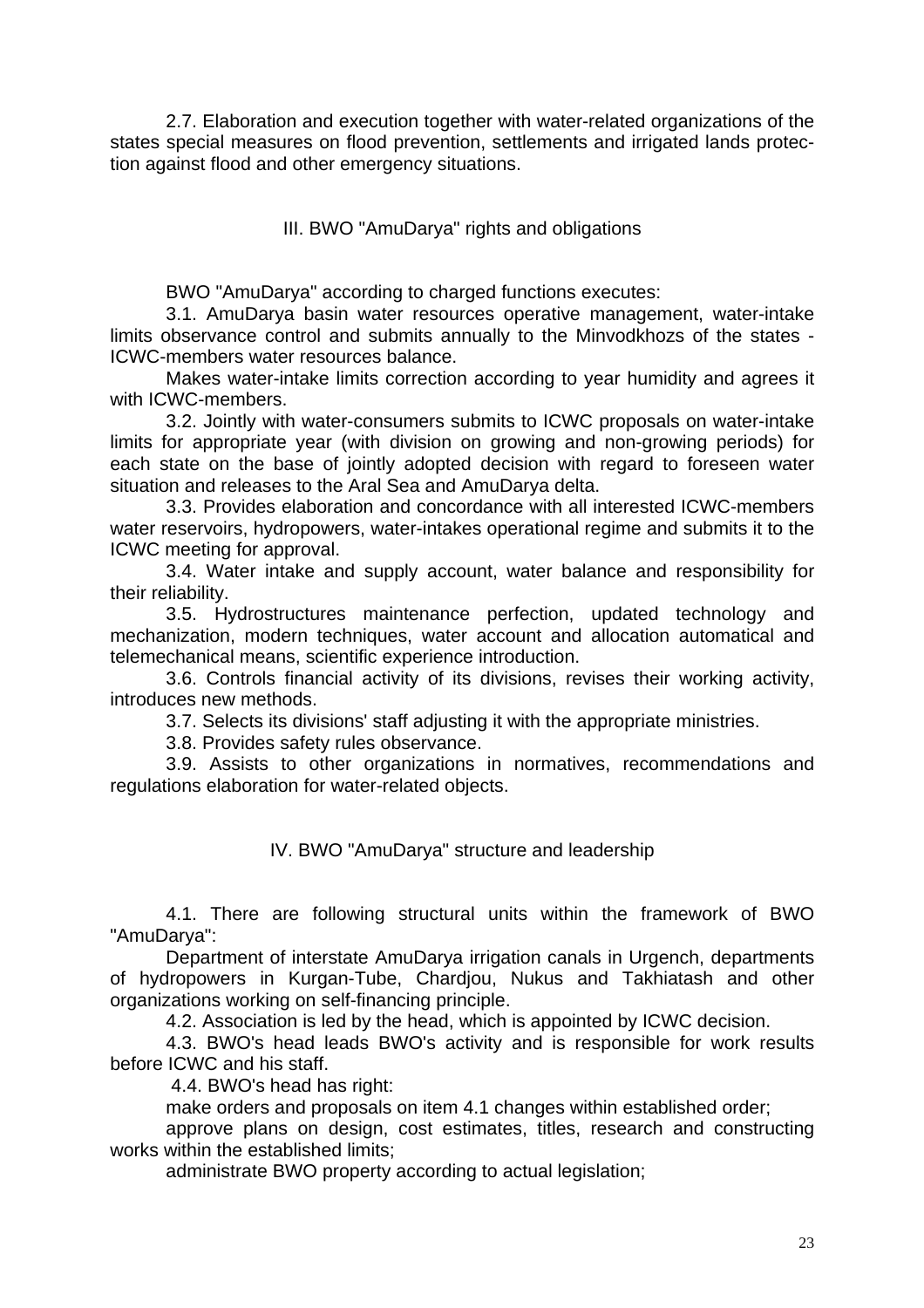sign agreements, acts and accounts within his competence;

 make BWO's personnel arrangements adjusting them with the states' water organizations;

 act on behalf of BWO without any letter of attorney and introduce BWO on all questions;

 act in the court or arbitration committee on behalf of BWO within the actual legislation.

 4.5. Deputy head and other personnel competence is determined by staff regulations, which are approved by BWO head.

V. BWO "AmuDarya" property and financial means

 5.1. BWO property consists of financial means and other property transmitted by the states in provisional terms without right of transmission or trade-off.

 5.2. Association submits within established order accounts on all kinds of its activity, provides their reliability in appropriate states, located in the AmuDarya basin.

VI. Status changes and BWO activity cessation

6.1. BWO status can be changed by ICWC decision.

6.2. BWO cessates its activity by ICWC decision.

Meeting Chairman **A.Ilamanov**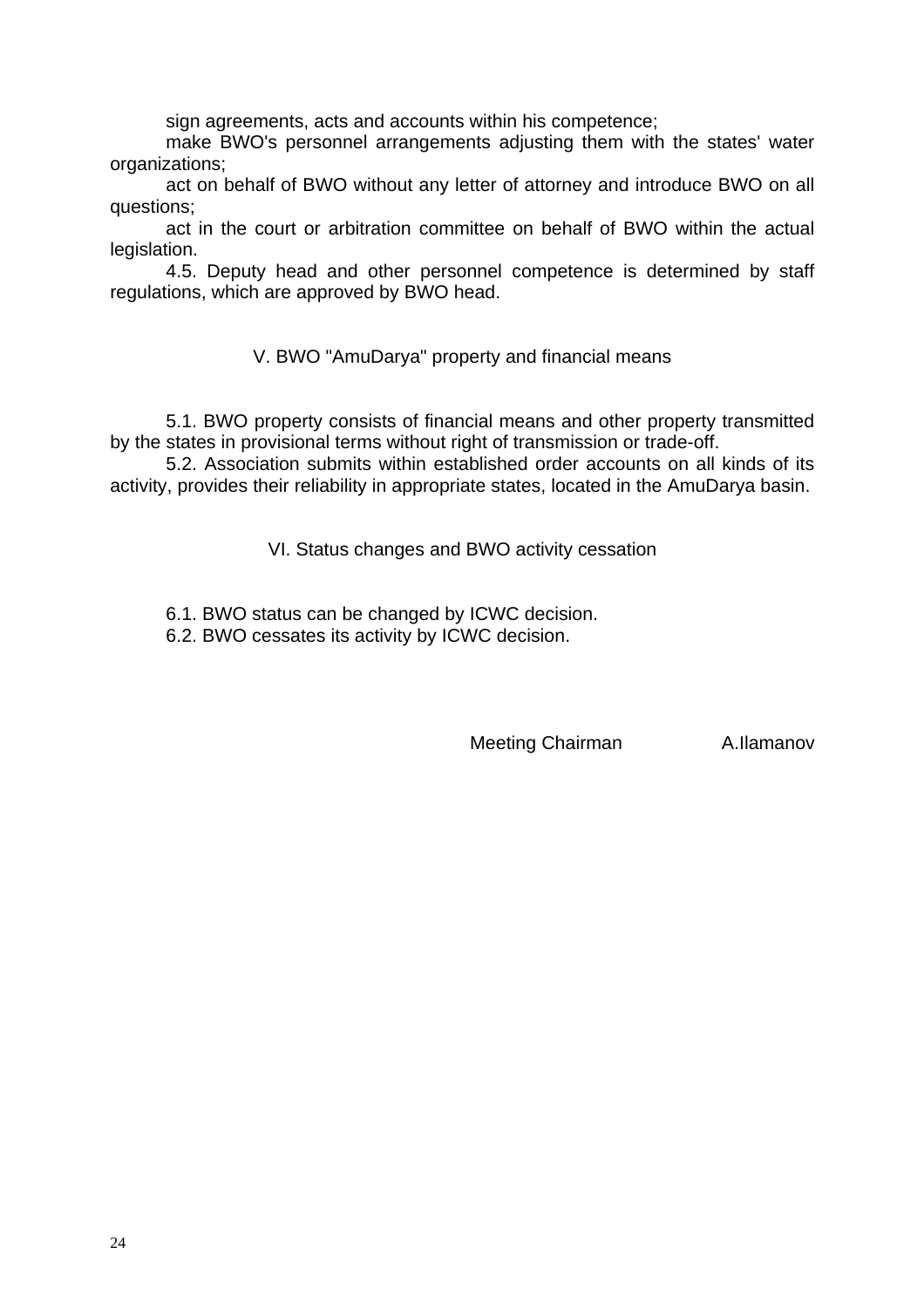Approved by ICWC decision (protocol N 1 of 6-th April 1992) Ashgabat

## **STATUS OF THE BASIN WATER ASSOCIATION "SYRDARYA"**

## I. General

 1.1. Basin water association "SyrDarya" here-in-after called BWO "SyrDarya" is an executive and interdepartmental control body of ICWC of Central Asia republics, Kazakhstan and Turkmenistan and acts on the base of an intergovernmental agreement.

 1.2. BWO "SyrDarya" is an interstate body and is financed by interested ICWC-members.

 1.3. BWO "SyrDarya" provides water resources within ICWC established limits in the SyrDarya river basin. It operates water-intakes, hydropowers, reservoirs of common use, interstate canals under strict observance to nature protection requirements and implementing measures on ecological situation improvement.

 1.4. BWO "SyrDarya" is led in its activity by actual legislation of the states - ICWC-members, agreements, protocols, ICWC decisions and by given status.

 1.5. BWO "SyrDarya" has own balance, has juridical rights, stamps and bank accounts.

1.6. BWO "SyrDarya" executes its functions within the SyrDarya river basin.

## II. BWO "SyrDarya" main objectives

 2.1. Guaranteed water supply timely provision to water consumers according to ICWC established water-intake limits from interstate sources and water releases to the Aral Sea and AmuDarya delta and also operative control of established limits, interstate reservoirs operation regime, water quality control.

 2.2. Planning of water-intake by head water structures, common use reservoirs regime, preparation and concordance by ICWC of water resources limits for all water consumers in the basin.

 2.3. Creation of automated system of the SyrDarya river water resources management, water account and measurements on the head water structures, their equipment by automatical and telemechanical means.

 2.4. Executing jointly with Hydromet services water control measurements on border sites for balance account of the river flow.

 2.5. Reconstruction and operation of hydropowers, head water structures, interstate canals, automated system of the SyrDarya water resources management, repair and maintenance of all objects under provisional administration of BWO.

 2.6. Executing customer's functions on scientific-research works, design and construction of new objects and reconstruction of old ones.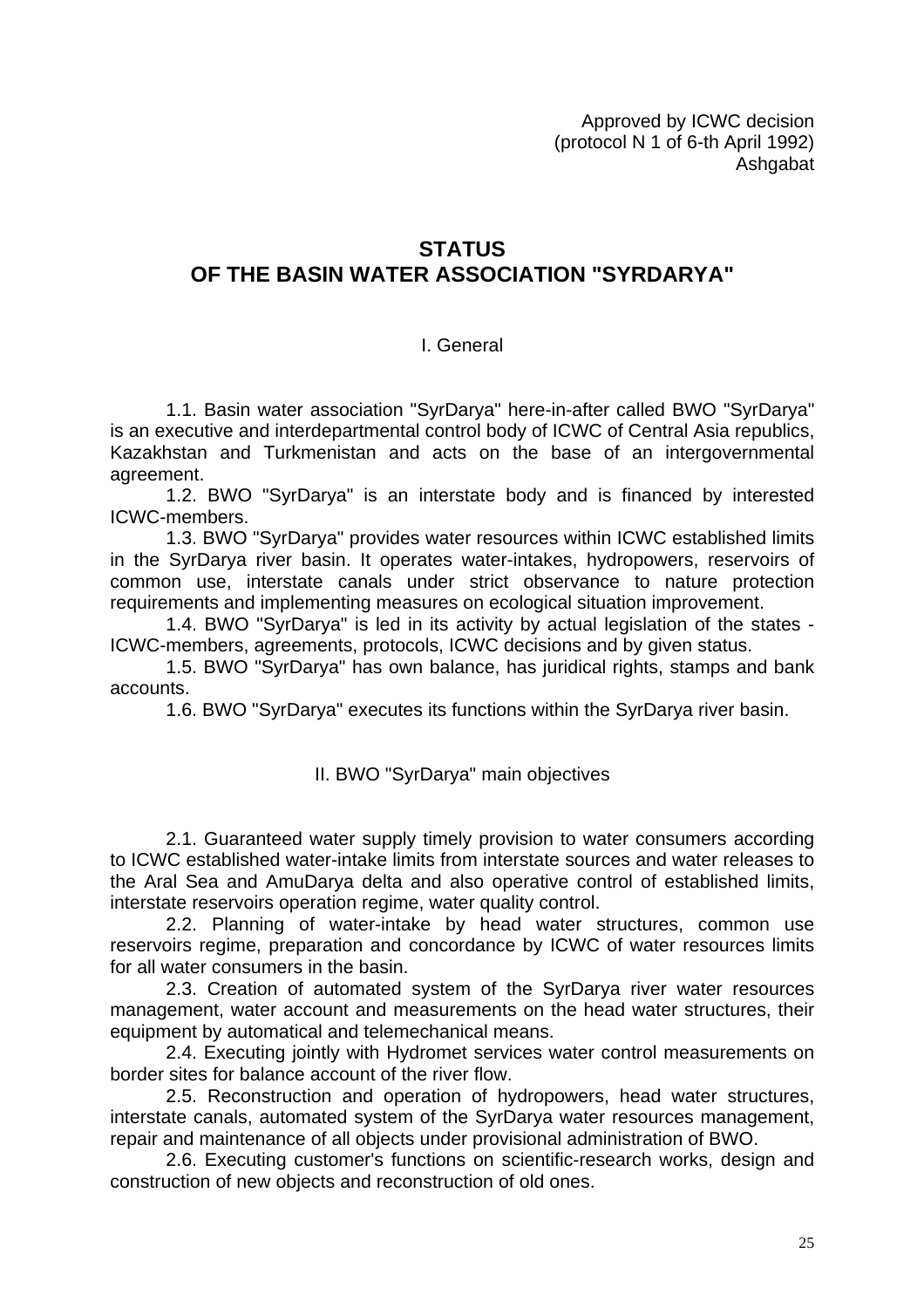2.7. Elaboration and execution together with water-related organizations of the states special measures on flood prevention, settlements and irrigated lands protection against flood and other emergency situations.

III. BWO "SyrDarya" rights and obligations

BWO "SyrDarya" according to charged functions executes:

 3.1. SyrDarya basin water resources operative management, water-intake limits observance control and submits annually to the Minvodkhozs of the states - ICWC-members water resources balance.

 Makes water-intake limits correction according to year humidity and agrees it with ICWC-members.

 3.2. Prepare and submits to ICWC proposals on water-intake limits for appropriate year (with division on growing and non-growing periods) for each state on the base of jointly adopted decision with regard to foreseen water situation and releases to the Aral Sea and SyrDarya delta.

 3.3. Provides elaboration and concordance with all interested ICWC-members water reservoirs, hydropowers, water-intakes operational regime and submits it to the ICWC meeting for approval.

 3.4. Water intake and supply account, water balance and responsibility for their reliability.

 3.5. Hydrostructures maintenance perfection, updated technology and mechanization, modern techniques, water account and allocation automatical and telemechanical means, scientific experience introduction.

 3.6. Controls financial activity of its divisions, revises their working activity, introduces new methods.

3.7. Selects its divisions' staff adjusting it with the appropriate ministries.

3.8. Provides safety rules observance.

 3.9. Assists to other organizations in normatives, recommendations and regulations elaboration for water-related objects.

## IV. BWO "SyrDarya" structure and leadership

 4.1. There are following structural units within the framework of BWO "SyrDarya":

 Gulistan mobile mechanization division in Gulistan, Gulistan transportation enterprise in Gulistan, farm in Gulistan, repair-construction enterprise in Uchkurgan, hydropower department in Gulistan, Uchkurgan, Chirchik, Charwak and Toktogul reservoir department in Tashkymyr.

4.2. Association is led by the head, which is appointed by ICWC decision.

 4.3. BWO's head leads BWO's activity and is responsible for work results before ICWC and his staff.

4.4. BWO's head has right:

make orders and proposals on item 4.1 changes within established order;

 approve plans on design, cost estimates, titles, research and constructing works within the established limits;

administrate BWO property according to actual legislation;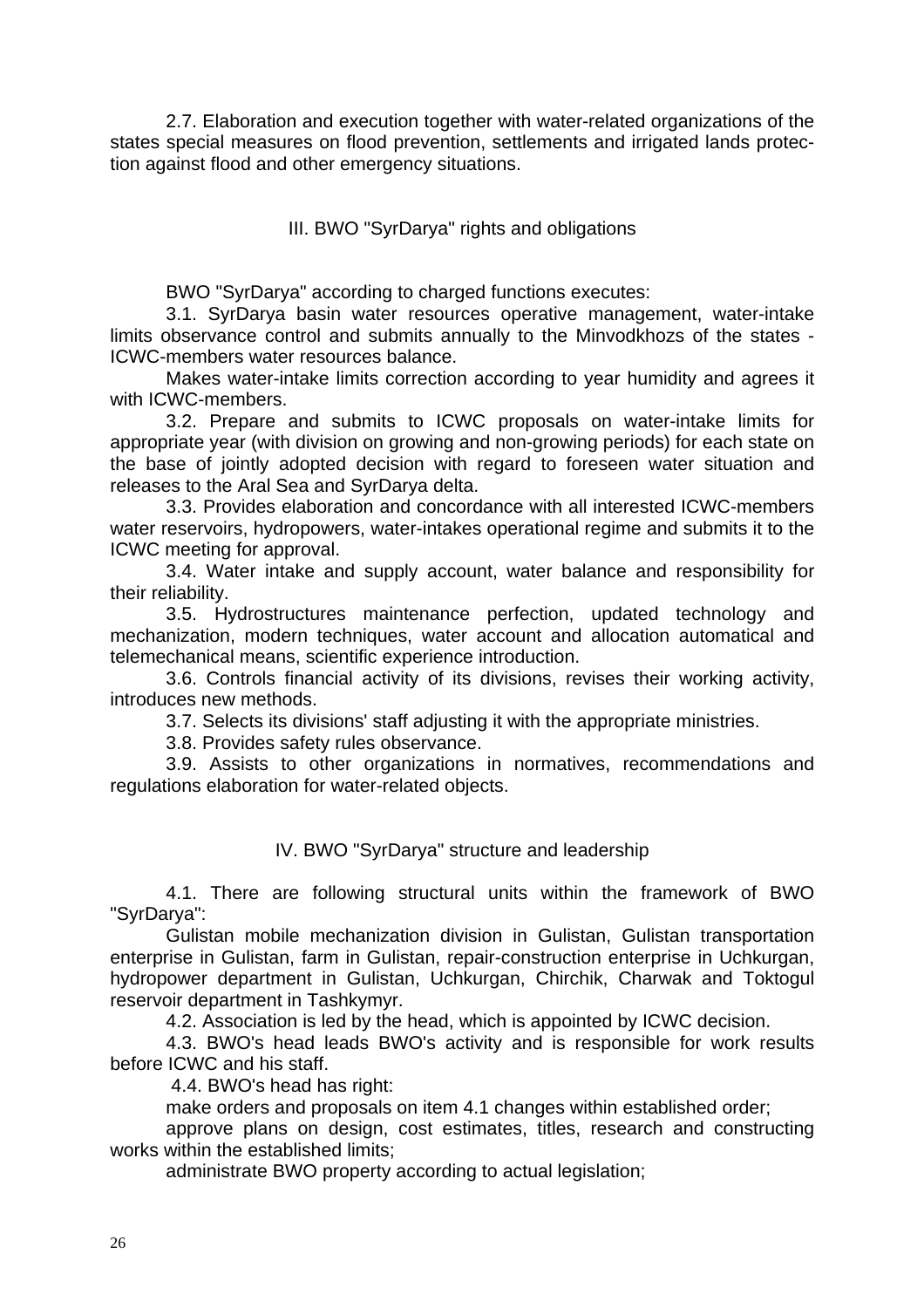sign agreements, acts and accounts within his competence;

 make BWO's personnel arrangements adjusting them with the states' water organizations;

 act on behalf of BWO without any letter of attorney and introduce BWO on all questions;

 act in the court or arbitration committee on behalf of BWO within the actual legislation.

 4.5. Deputy head and other personnel competence is determined by staff regulations, which are approved by BWO head.

V. BWO "SyrDarya" property and financial means

 5.1. BWO property consist of financial means and other property transmitted by the states in provisional terms without right of transmission or trade-off.

 5.2. Association submits within established order accounts on all kinds of its activity, provides their reliability in appropriate states, located in the SyrDarya basin.

VI. Status changes and BWO activity cessation

6.1. BWO status can be changed by ICWC decision.

6.2. BWO cessates its activity by ICWC decision.

Meeting Chairman A.Ilamanov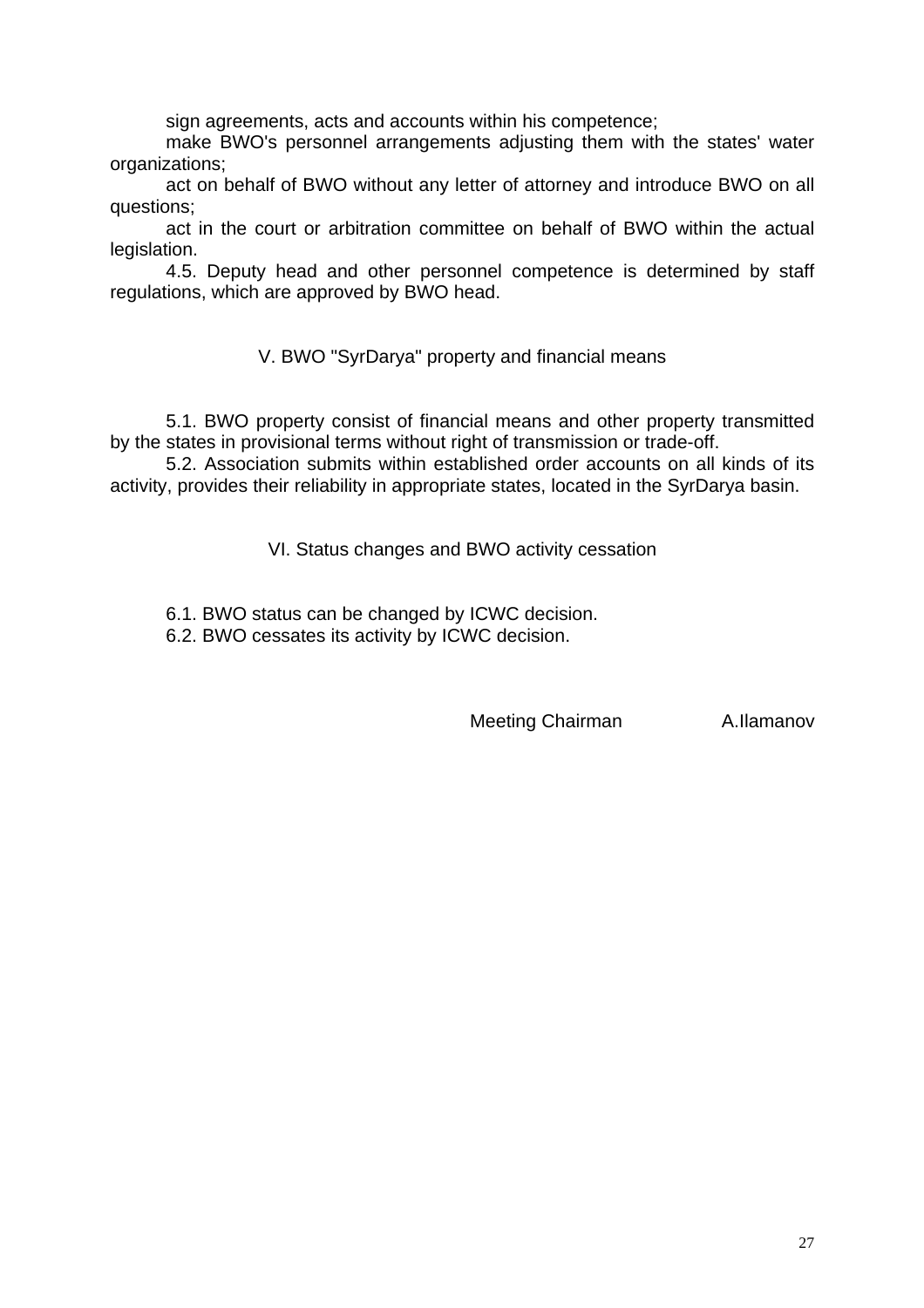Approved on ICWC meeting 9-th August 1996 in Bishkek (protocol N 14)

## **STATUS OF SCIENTIFIC-INFORMATION CENTER OF ICWC (SIC ICWC)**

#### I. General

 1.1. According to Agreement between the Republic of Kazakhstan, the Kyrghiz Republic, the Republic of Tadjikistan, Turkmenistan and the Republic of Uzbekistan on co-operation in interstate water sources' water resources use and protection common management, which was signed on 18-th February 1992 in Almaty, ICWC has been established.

 1.2. According to the ICWC decision of 5-th December 1993 Interstate Scientific-Information Center (SIC) of ICWC was created.

 SIC ICWC comprises regional scientific-research institute - SPA SANIIRI, regional design institute - PKTI "Vodavtomatica and Metrologiya", 5 head national scientific-information centers:

1. Kazgiprovodkhoz

- 2. Kyrghizgiprovodkhoz
- 3. TadjikNIIGiM
- 4. Turkmengiprovodkhoz

5. PO "Uzvodproect"

6 national organization:

#### 1. KazNIIVKH

- 2. KyrghizNIIirrigation
- 3. IVP of Kyrghiz National Academy of Science
- 4. Tadjikgiprovodkhoz
- 5. IVP of Turkmen National Academy of Science
- 6. IVP of Uzbek National Academy of Science

and also national SIC ICWC branches.

#### II. Goals and objectives

 2.1. SIC ICWC is charged as the ICWC executive body in decisions draft preparation on prospective development and water policy, water use and management perfection and ecological situation in the basin improvement.

 2.2. Following this goal SIC ICWC by the means of involving organizations executes background and preparation of the Central Asian states' projects on the following issues:

 common water policy, elaboration of its main directions with regard to population and industry branches of the Central Asian states' interests;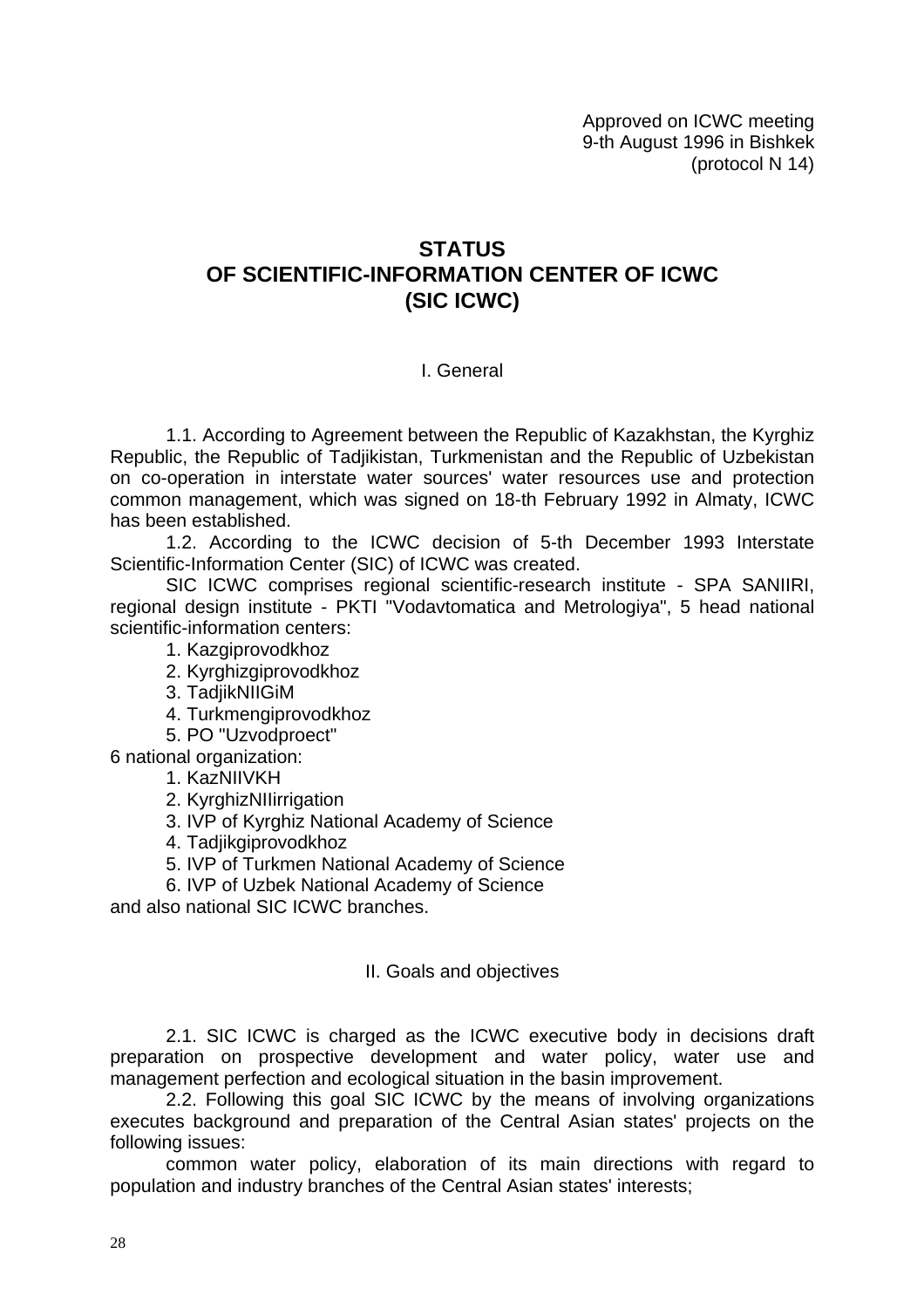common program of water saving in the region and water supply provision improvement in the AmuDarya and SyrDarya river basins and measures on their realization;

 continuation of works on scientific background of possibilities of water transfer from other basins in the Aral Sea basin;

 ecological situation improvement and consequences liquidation connected with Aral Sea desiccation and water sources exhaustion, natural situation in the Aral side, rivers deltas and in the basin sanitation;

 AmuDarya and SyrDarya channel processes stabilization, scientific-grounded bank protection measures elaboration;

 water account and measurements perfection, new highly efficient technical means creation;

 BWOs' automated management system scientific background and methodological preparation;

water-economic and water-protective measures' economic assessment;

 unified information system creation on water resources use, water and land monitoring.

2.3. Besides, SIC ICWC is charged by the following tasks:

 2.3.1. Development of cooperative links on water-saving technologies, new watering methods and technique, water account and measurements and other measures, including pilot sites creation.

 2.3.2. Publication and information provision of water-related organizations about advanced methods, scientific-technical achievements, specifications of ICWC members' enterprises production.

 2.3.3. Regional reference-information fund organization with regard to specific features of the states' economic development, its provision with literature and licenses including reference-information services and literature exchange.

 2.3.4. Coordination and expertise of all international projects carried out on regional problems of Central Asia and "Program of concrete actions".

 Carrying out projects by means of organizations belonging to SIC ICWC, projects financing is executed through SIC ICWC. Reports acceptance and expertise is carried out with participation of all interested countries.

2.3.5. Joint ventures of regional meaning establishing.

2.3.6. Regional training courses organization for water-economy specialists.

III. Activity organization

 3.1. SIC ICWC organizes its activity directly and through its branches according to program established by ICWC with attraction of design institutes, scientific-research institutes, design bureaus, etc.

 3.2. SIC ICWC coordinates established by ICWC plan fulfillment by regional and national research and design organizations and SIC ICWC branches and accepts and approves programs reports.

 3.3. SIC ICWC has own editorial-publishing base for preparation and publication of bulletins, information sheets, newsletters, etc.

 3.4. States - ICWC members have right to use free of charge SIC ICWC reference-information fund.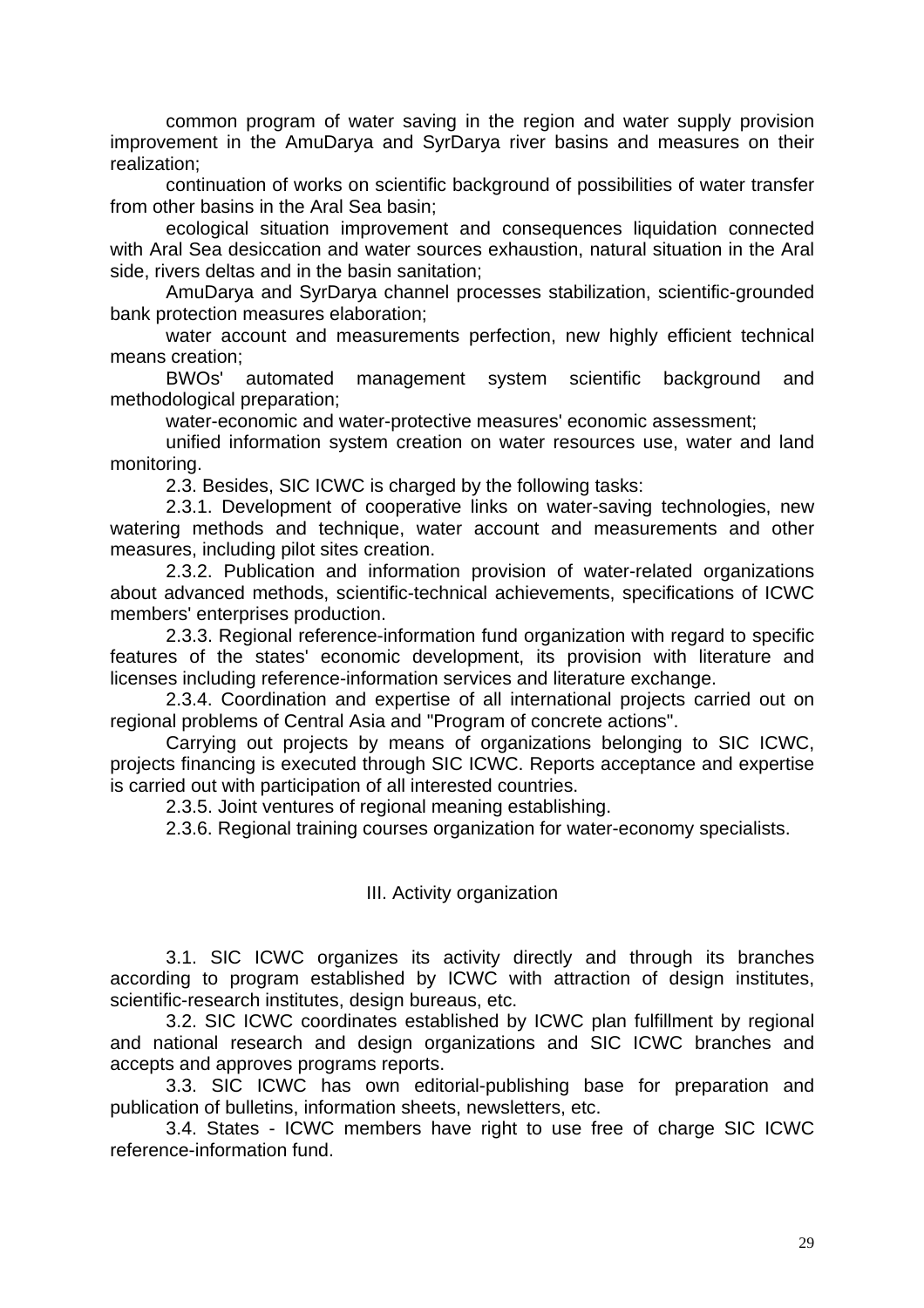3.5. SIC ICWC and its branches' financing is proccured through the republics' Minvodkhozs:

 information system elaboration and maintenance on the base of cost estimates approved by ICWC and agreed with EC ICAS and IFAS Executive Direction on expense of member fees to the Aral Fund with expenses distribution between the republics according to share of used water resources;

 bulletin and other ICWC information publication - in equal shares for each republics;

 prospective planning and scientific and design problems development within the ICWC plan - by each Minvodkhoz on expense of fees to the Aral Fund.

## IV. Leadership

 4.1. SIC ICWC General Leadership is executed by Regional Council including all involved organizations' directors and branches heads.

Regional Council is responsible for:

preparation of common working plans submitted to ICWC approval;

 coordination of joint researches on scientific-technical provision of the regional water-related problems, ecological programs elaboration and scientific ground measures on AmuDarya and SyrDarya water resources preservation and development;

 preparation of proposals to ICWC on projects' leaders appointment, which are carried out within the international organization programs.

4.2. SIC ICWC is headed by Executive Director which is appointed by ICWC.

4.3. SIC ICWC Director:

 leads all Center's activity in periods between the Regional Council meetings, represents Center's interests without letter of attorney, signs agreements, gives letters of attorney;

 makes orders and regulations within his competence, selects and distributes personnel, approves staff composition, establishes monthly and additional payments, bonuses, etc.

makes quarterly reports on the Regional Council meetings;

 4.4. Under SIC ICWC Director's Leadership managerial staff and Regional Computer Center, foreign relations department, information-publishing division and water resources management department are established according to attached scheme.

 4.4.1. SIC ICWC has juridical rights, stamp with Russian and English inscription, bank accounts, property and own balance.

 4.4.2. SIC ICWC locates in Tashkent and works according to Uzbekistan legislation, given status and Interstate Council decision on international status of all organizations related to the Aral Sea problems.

 4.4.3. SIC ICWC has right to establish own branches and divisions in the states - ICWC members with their agreement.

 4.5. SIC ICWC is financed according to para 3.5 on the expense of budget payments of the states-founders and also on grants, loans and other payment of international organizations, on share of structural divisions income, which is annually established by SIC ICWC Regional Council, and works carried out under contracts by SIC ICWC itself.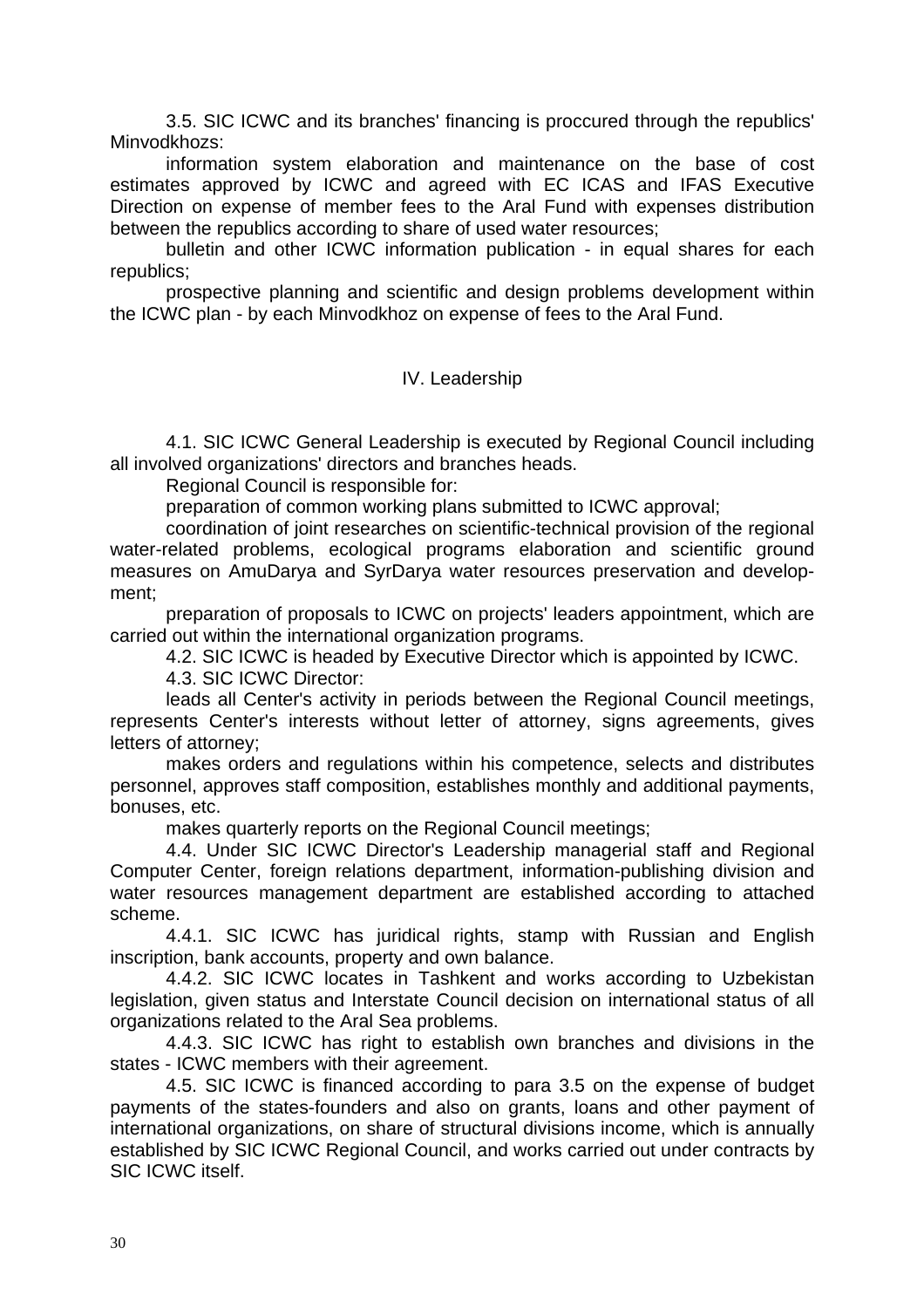4.6. On the sovereign states' territory all Aral Sea projects are carried out by the national institutes and organizations of states - ICWC members.

V. Status fund and property

 5.1. SIC ICWC status fund is 8672 th. sums and consists of its main funds and payments of ICWC members and EC ICAS on expense of the Aral Fund and the countries-donors' subsidies.

 5.2. Property which is purchased on expense of ICWC members and other sources is ICWC property.

 5.3. After SIC ICWC activity cessation its property is shared between the states according to share of participation.

## VI. Account and revision

 6.1. SIC ICWC carries out operative and counting account and if necessary submits reports (accounts) on all kinds of scientific, financial and economic activity, particularly under ICWC contracts, provides accounts and balances reliability.

 6.2. SIC ICWC carries out its activity under ICWC supervision and submits all its reports to ICWC meetings.

 6.3. Revision of SIC ICWC economic and financial activity is executed by revision commission established by ICWC.

 If necessary revision could be executed with attraction of auditorial organization.

## VII. External economic activity

 7.1. SIC ICWC according to ICWC order carries out external economic activity with organizations which is not involved in ICWC and international organizations on international problems of the Aral Sea basin development including scientifictechnical co-operation, joint ventures establishing, coming in technologies market, external trade relations, sponsors and grants attraction to ICWC work financing.

 7.2. Financial means obtained from international organizations-sponsors and banks are allocated between republics for regional tasks solution by affirmation of ICWC.

## VIII. Activity cessation

SIC ICWC cessates its activity on ICWC decision.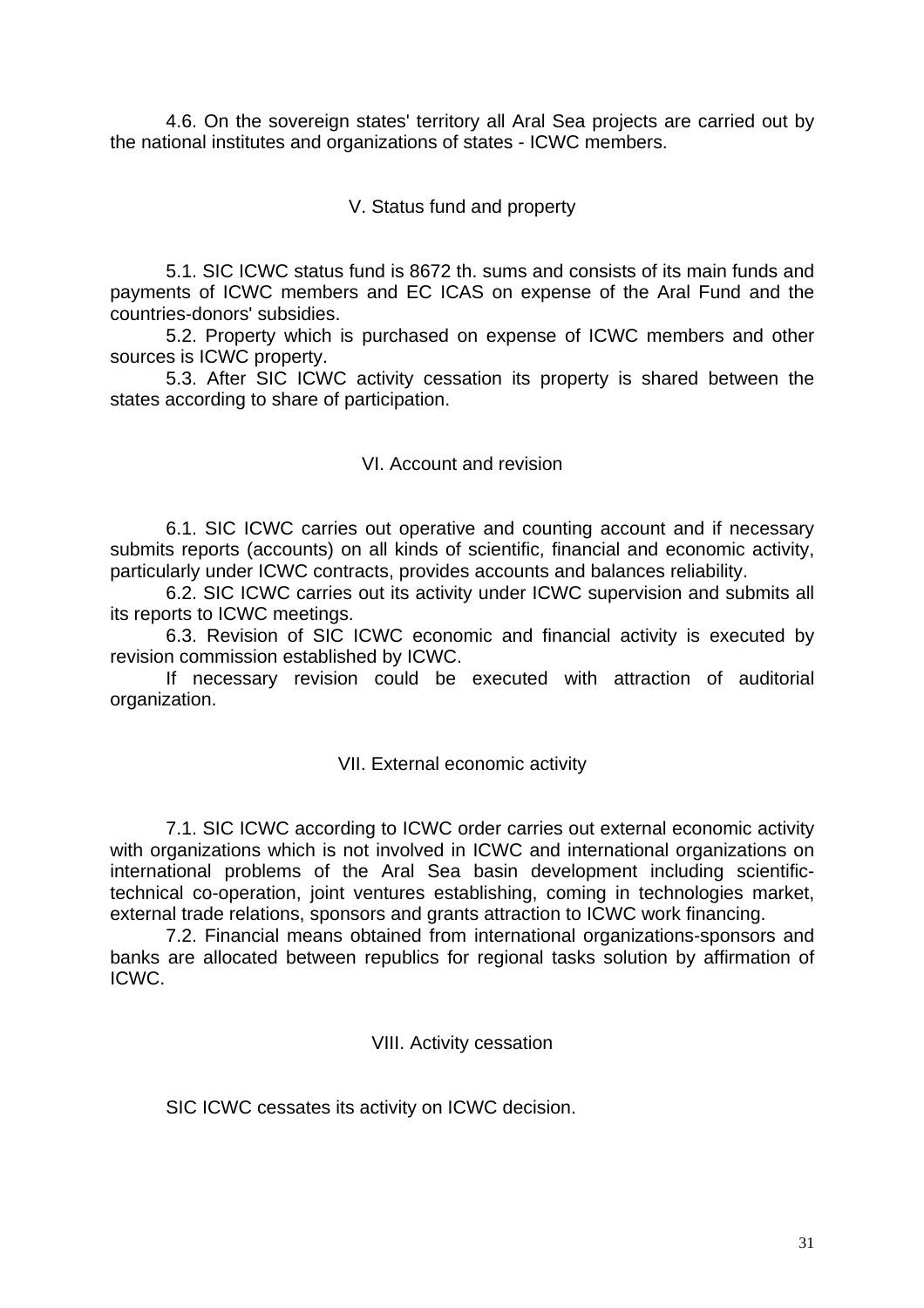## **CONTENTS**

STATEMENT OF HEADS OF WATER ECONOMY ORGANIZATIONS OF CENTRAL ASIAN REPUBLICS AND KAZAKHSTAN ADOPTED ON 10-12 OCTOBER 1991 MEETING IN TASHKENT. 4

AGREEMENT BETWEEN THE REPUBLIC OF KAZAKHSTAN, THE KYRGHIZ REPUBLIC, THE REPUBLIC OF TADJIKISTAN, TURKMENISTAN AND THE REPUBLIC OF UZBEKISTAN ON CO-OPERATION IN INTERSTATE SOURCES' WATER RESOURCES USE AND PROTECTION COMMON MANAGEMENT.  $\overline{5}$ 

|                                                               | - 9 |  |
|---------------------------------------------------------------|-----|--|
|                                                               |     |  |
|                                                               |     |  |
|                                                               |     |  |
|                                                               |     |  |
|                                                               |     |  |
| STATUS OF THE BASIN WATER ASSOCIATION "AMUDARYA" 22           |     |  |
| STATUS OF THE BASIN WATER ASSOCIATION "SYRDARYA" 25           |     |  |
| STATUS OF SCIENTIFIC-INFORMATION CENTER OF ICWC (SIC ICWC) 28 |     |  |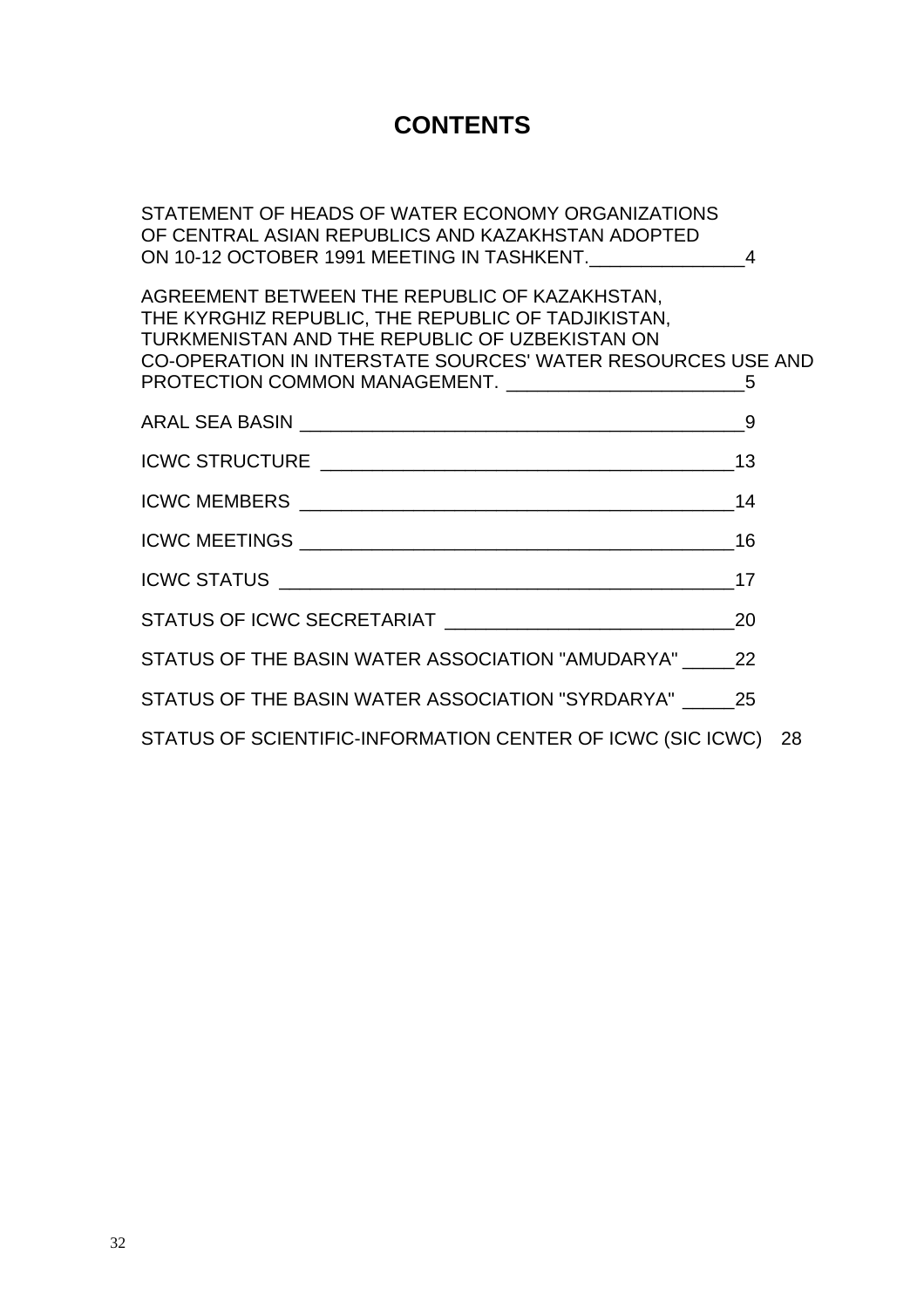Boards of Editors: V.A.Dukhovny A.G.Pulatov B.K.Turdybaev

Address: SIC ICWC, 11, Karasu-4, Tashkent, 700187, Uzbekistan